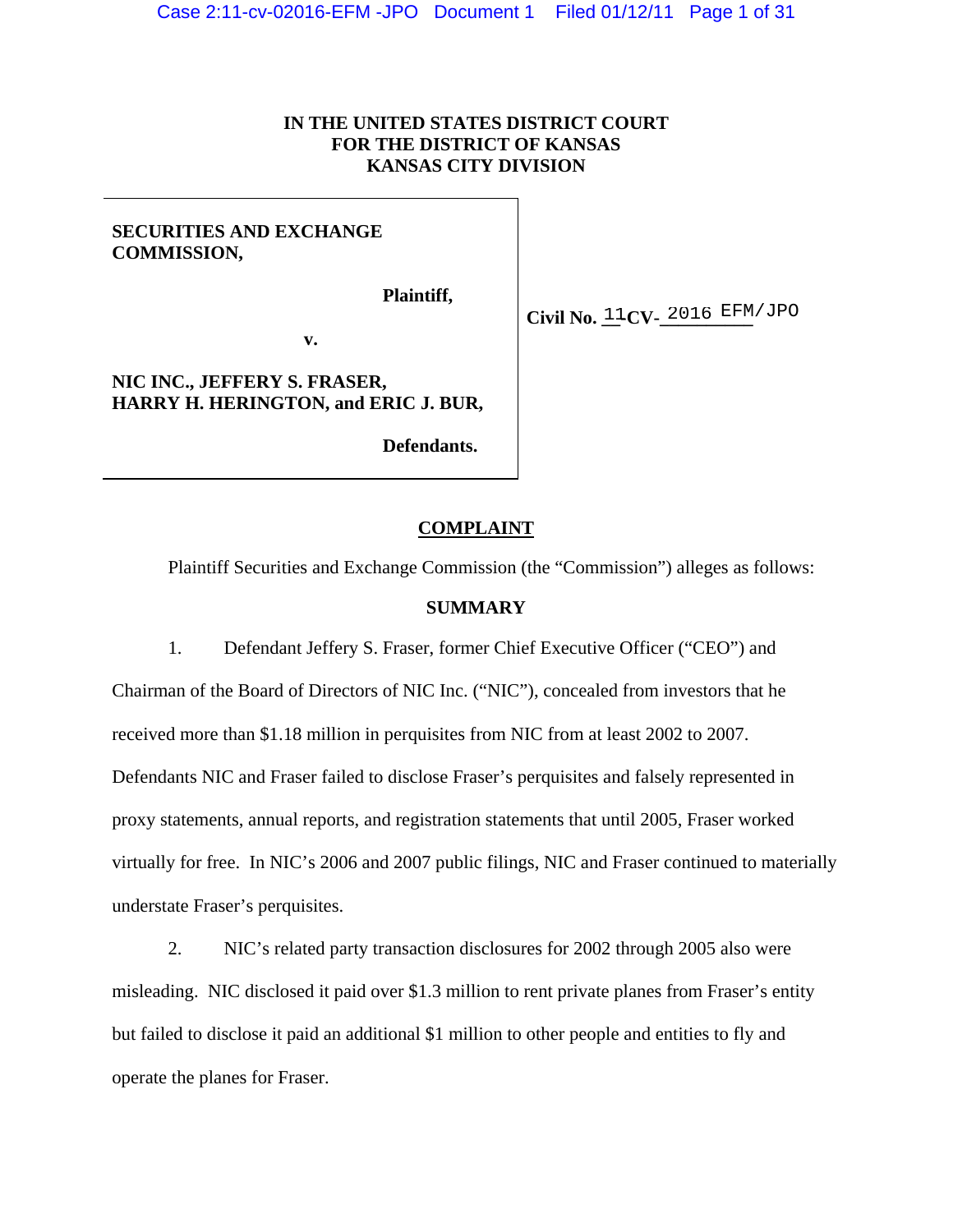## Case 2:11-cv-02016-EFM -JPO Document 1 Filed 01/12/11 Page 2 of 31

3. Fraser's undisclosed perquisites included over \$4,000 per month to live in a ski lodge in Wyoming; monthly cash payments to Fraser for purported rent for a Kansas house owned by an entity Fraser set up and controlled; vacations for Fraser, his girlfriend, and his family; Fraser's flight training, hunting, spa, skiing, and health club expenses; computers and electronics for Fraser and his family; a leased Lexus SUV; costs for Fraser to commute by private aircraft from his home in Wyoming to his office at NIC's Kansas headquarters; and other day-to-day living expenses such as groceries, liquor, tobacco, nutritional supplements, and clothing.

4. For most of the period, Fraser did not have a personal credit card and routinely charged day-to-day living expenses on NIC credit cards. In order to have NIC pay for these personal expenses, Fraser submitted expense vouchers that falsely claimed personal items were business related. Fraser disregarded NIC's policies requiring him to ensure full disclosure in Commission filings and to achieve responsible use of and control over assets. Fraser did not provide documentation of business purpose for any of his expenses before mid-2006, failed to keep accurate records of funds spent, used NIC credit cards for non-business purposes, and failed to disclose his perquisites in NIC's Commission filings.

5. Defendant Eric J. Bur, NIC's former Chief Financial Officer ("CFO"), had responsibility, along with NIC's Chief Accounting Officer ("CAO"), for NIC's internal controls, books and records, and disclosure of executive compensation in public filings. Bur aided and abetted NIC in its reporting, proxy, internal controls, and books and records violations. Bur permitted NIC to pay the expenses Fraser submitted on his expense vouchers even though Bur was informed that Fraser was not submitting receipts or documentation supporting a business purpose for his expenses as required by NIC's policies. Also, NIC's Assistant Controller raised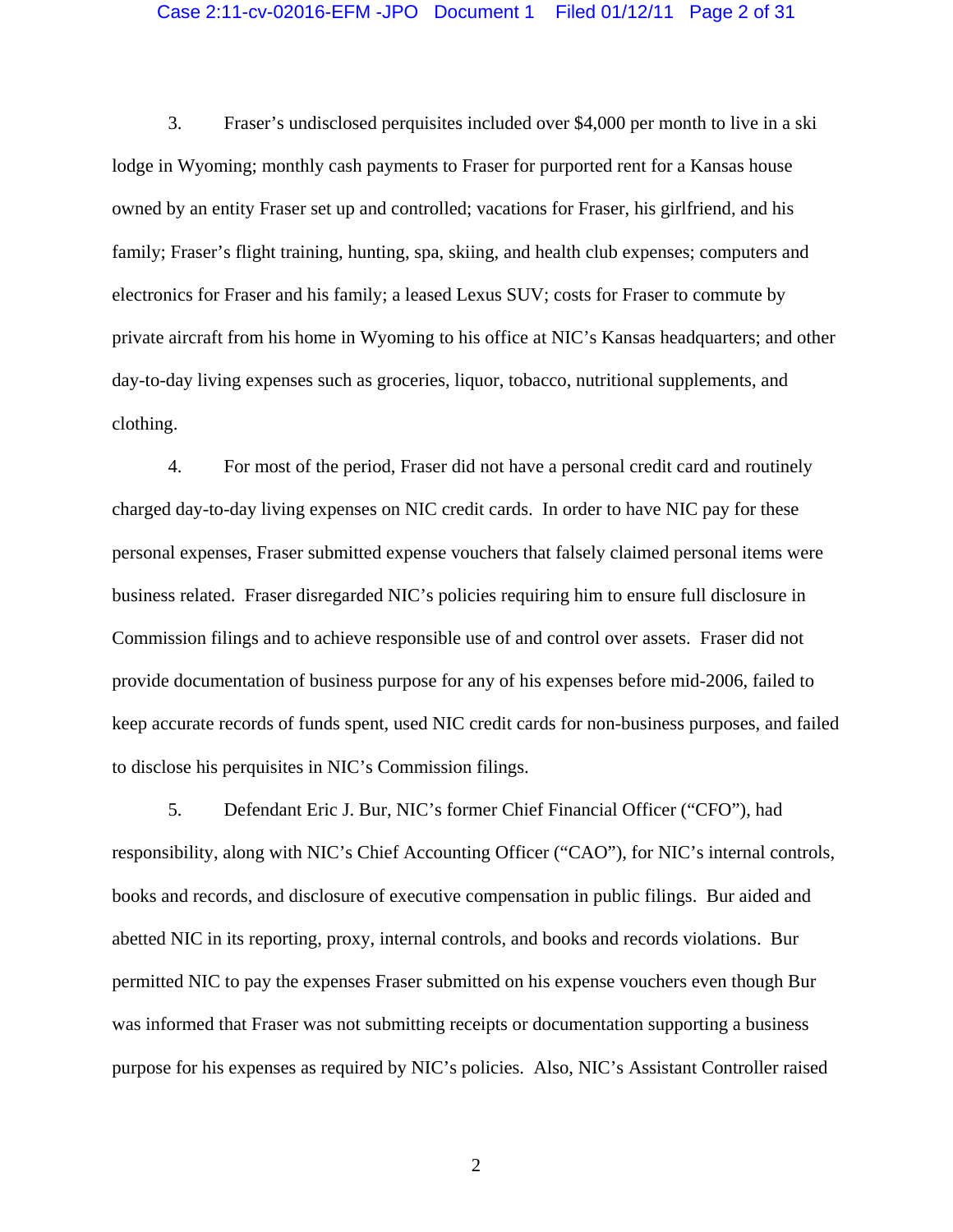### Case 2:11-cv-02016-EFM -JPO Document 1 Filed 01/12/11 Page 3 of 31

concerns to Bur that some of Fraser's expenses were not business related. Bur was aware of the Commission's rules requiring the disclosure of perquisites in proxy statements and annual reports, yet he reviewed, signed, and/or certified NIC's filings with the Commission that failed to disclose Fraser's perquisites.

6. Defendant Harry H. Herington was NIC's Chief Operating Officer ("COO") and later NIC's President and Director. Herington aided and abetted NIC in its reporting and proxy violations. From at least 2004, Herington received information showing that NIC was paying for some of Fraser's personal expenses. Nevertheless, Herington reviewed and/or signed NIC's filings with the Commission that failed to disclose Fraser's perquisites. Herington was informed of problems with Fraser's expense reporting and failed to adequately address them. In addition, from May 2006 through July 2007, Herington failed to apply NIC's policies prohibiting personal charges on the NIC credit card when he approved Fraser's expense reports.

7. By June 2007, a whistleblower had complained to NIC and the company learned of the Commission's investigation, yet NIC failed to fully remedy the problems involving Fraser's expenses. At that point, NIC's Audit Committee conducted an internal review led by outside counsel (the "Internal Review"). Even after the Internal Review, the majority of Fraser's perquisites were not repaid or disclosed.

8. Outside counsel for the Internal Review was retained to determine whether Fraser misclassified personal expenses as business expenses, and if so, whether he had acted intentionally. In January 2008, the Internal Review concluded Fraser had intentionally misclassified his expenses. NIC, however, failed to disclose that finding when it announced the results of its Internal Review in a Form 8-K filed in February 2008, and when it recommended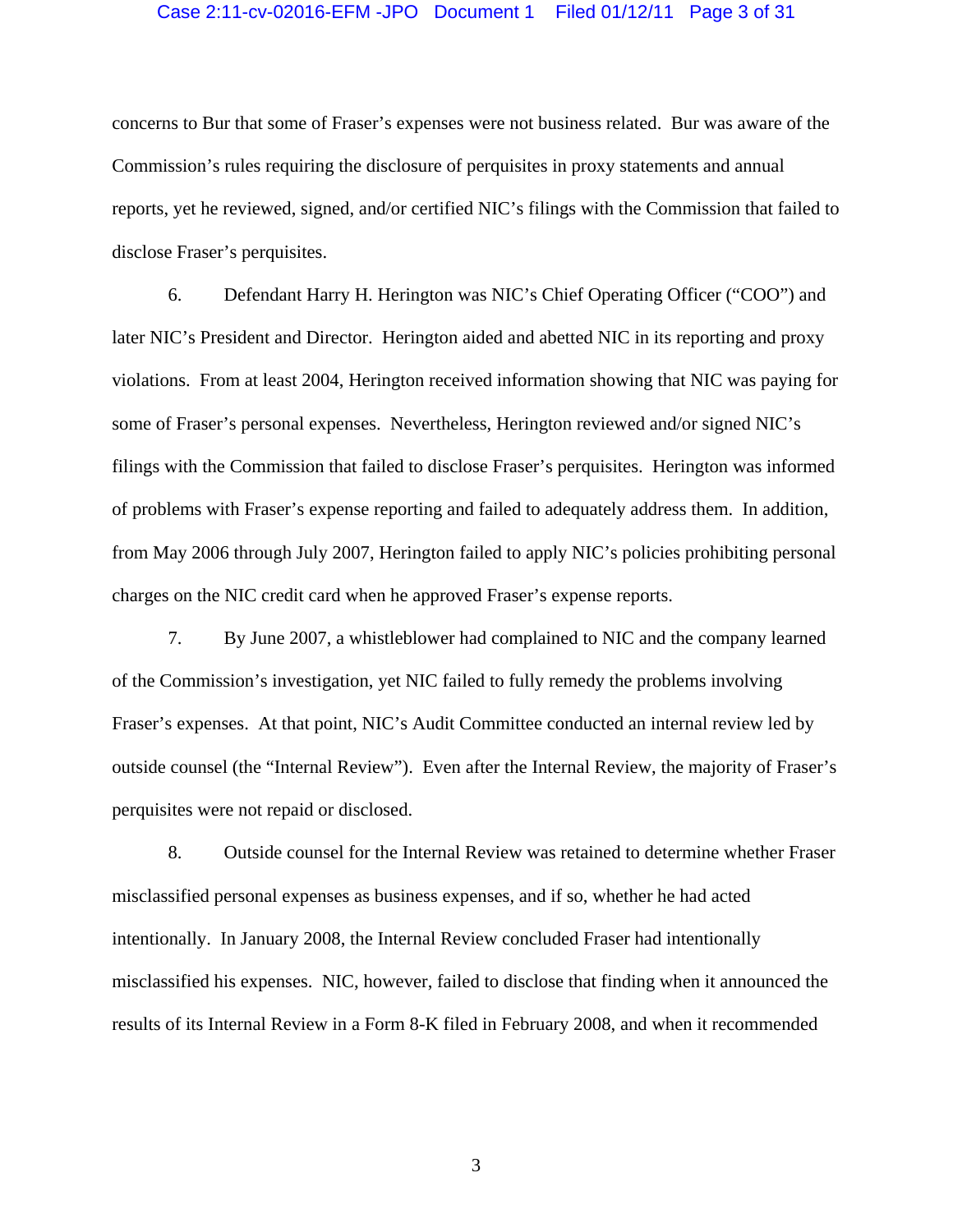## Case 2:11-cv-02016-EFM -JPO Document 1 Filed 01/12/11 Page 4 of 31

that investors re-elect Fraser to NIC's Board of Directors in its proxy statement filed in April 2008.

9. By engaging in the conduct described in this Complaint, NIC violated the antifraud provisions of Sections  $17(a)(2)$  and (3) of the Securities Act of 1933 ("Securities Act") [15 U.S.C. §§ 77 $q(a)(2)$  and (3)], the proxy provisions of Section 14(a) of the Securities Exchange Act of 1934 ("Exchange Act") [15 U.S.C. § 78n(a)], and Exchange Act Rules 14a-3 and 14a-9 [17 C.F.R. §§ 240.14a-3, and 240.14a-9]; the reporting provisions of Section 13(a) of the Exchange Act [15 U.S.C. § 78m(a)], and Rules 12b-20, 13a-1, and 13a-11 [17 C.F.R. §§ 240.12b-20, 240.13a-1, and 240.13a-11]; and the books and records and internal controls provisions of Sections  $13(b)(2)(A)$  and  $13(b)(2)(B)$  of the Exchange Act [15 U.S.C.]  $\S$ § 78m(b)(2)(A), 78m(b)(2)(B)].

10. By engaging in the conduct described in this Complaint, Fraser violated the antifraud provisions of Section 17(a) of the Securities Act [15 U.S.C. § 77q(a)], Section 10(b) of the Exchange Act [15 U.S.C. § 78j(b)], and Exchange Act Rule 10b-5 [17 C.F.R. § 240.10b-5]; the internal controls and books and records provisions of Section 13(b)(5) of the Exchange Act [15 U.S.C. § 78m(b)(5)] and Exchange Act Rule 13b2-1 [17 C.F.R. § 240.13b2-1]; the certification provision of Exchange Act Rule 13a-14 [17 C.F.R. § 240.13a-14]; the misrepresentations to auditors provision of Exchange Act Rule 13b2-2 [17 C.F.R. § 240.13b2-2]; and the proxy provisions of Section 14(a) of the Exchange Act [15 U.S.C.  $\S$  78n(a)] and Exchange Act Rules 14a-3 and 14a-9 [17 C.F.R. §§ 240.14a-3 and 240.14a-9]; and aided and abetted NIC's violations of the reporting, books and records, and internal controls provisions of Sections 13(a), 13(b)(2)(A), and 13(b)(2)(B) [15 U.S.C. §§ 78m(a), 78m(b)(2)(A), and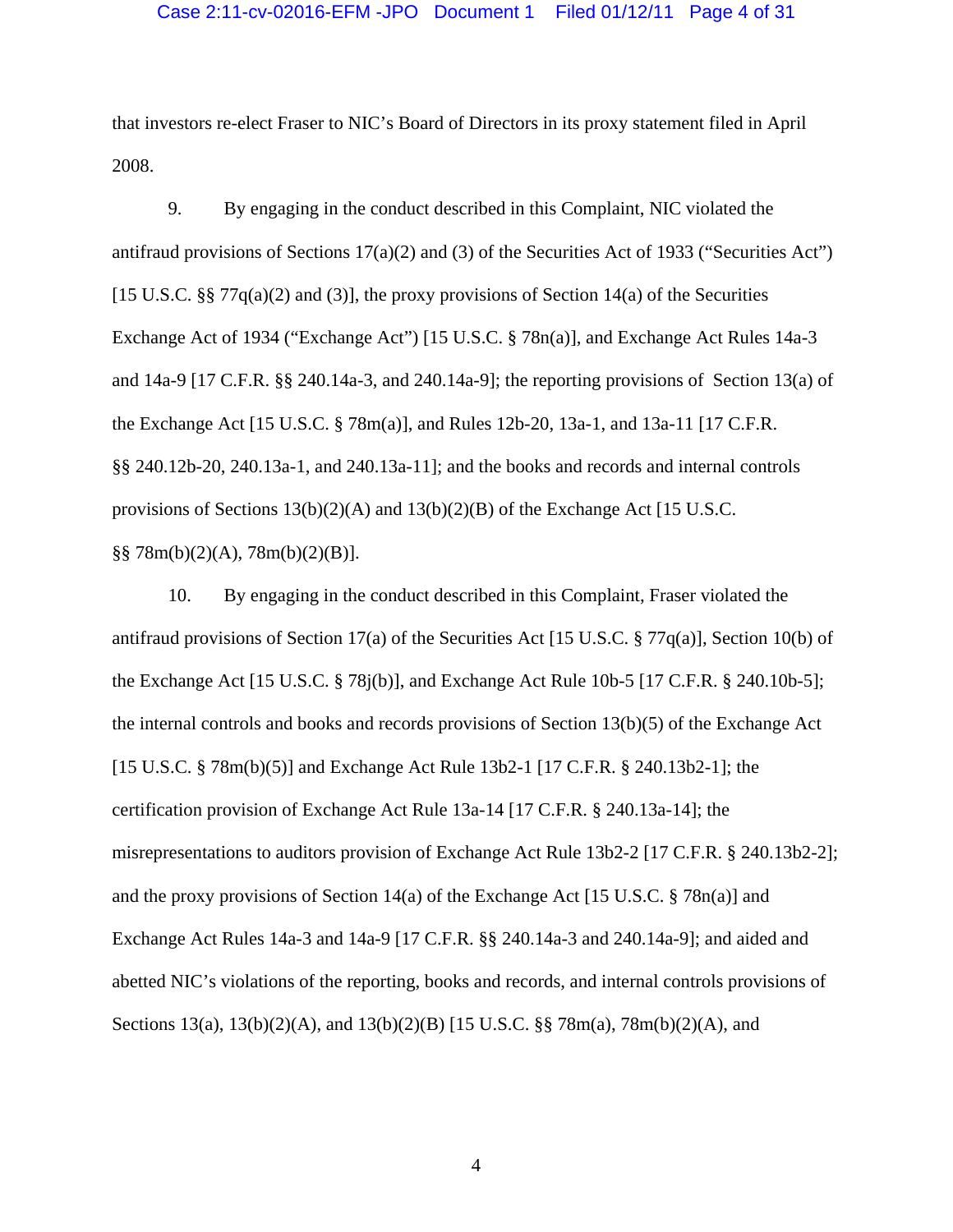## Case 2:11-cv-02016-EFM -JPO Document 1 Filed 01/12/11 Page 5 of 31

78m(b)(2)(B)], and Exchange Act Rules 12b-20 and 13a-1 [17 C.F.R. §§ 240.12b-20 and 240.13a-1].

11. By engaging in the conduct described in this Complaint, Herington violated the antifraud provisions of Sections 17(a)(2) and (3) of the Securities Act [15 U.S.C. §§ 77 $q(a)(2)$ and (3)] and the internal controls and books and records provision of Section 13(b)(5) of the Exchange Act [15 U.S.C. § 78m(b)(5)]; and aided and abetted NIC's violations of the reporting and proxy provisions of Sections 13(a) and 14(a) of the Exchange Act [15 U.S.C. §§ 78m(a) and 78n(a)], and Exchange Act Rules 12b-20, 13a-1, 14a-3, and 14a-9 [17 C.F.R. §§ 240.12b-20, 240.13a-1, 240.14a-3, and 240.14a-9].

12. By engaging in the conduct described in this Complaint, Bur violated the certification provision of Exchange Act Rule 13a-14 [17 C.F.R. § 240.13a-14] and the books and records provision of Exchange Act Rule 13b2-1 [17 C.F.R. § 240.13b2-1]; and aided and abetted NIC's violations of the reporting, books and records, internal controls, and proxy provisions of Sections 13(a), 13(b)(2)(A), 13(b)(2)(B), and 14(a) of the Exchange Act [15 U.S.C. §§ 78m(a), 78m(b)(2)(A), 78m(b)(2)(B), and 78n(a)], and Exchange Act Rules 12b-20, 13a-1, 14a-3, and 14a-9 [17 C.F.R. §§ 240.12b-20, 240.13a-1, 240.14a-3, and 240.14a-9].

13. The Commission seeks an order enjoining NIC, Fraser, Herington, and Bur from future violations of the above provisions, requiring them to pay appropriate civil money penalties, requiring Fraser to disgorge his ill-gotten gains, imposing an officer and director bar on Fraser, and ordering NIC to undertake specific remedial relief.

#### **JURISDICTION AND VENUE**

14. The Court has jurisdiction over this action pursuant to Section 22(a) of the Securities Act [15 U.S.C. § 77v(a)] and Sections 21(d), 21(e), and 27 of the Exchange Act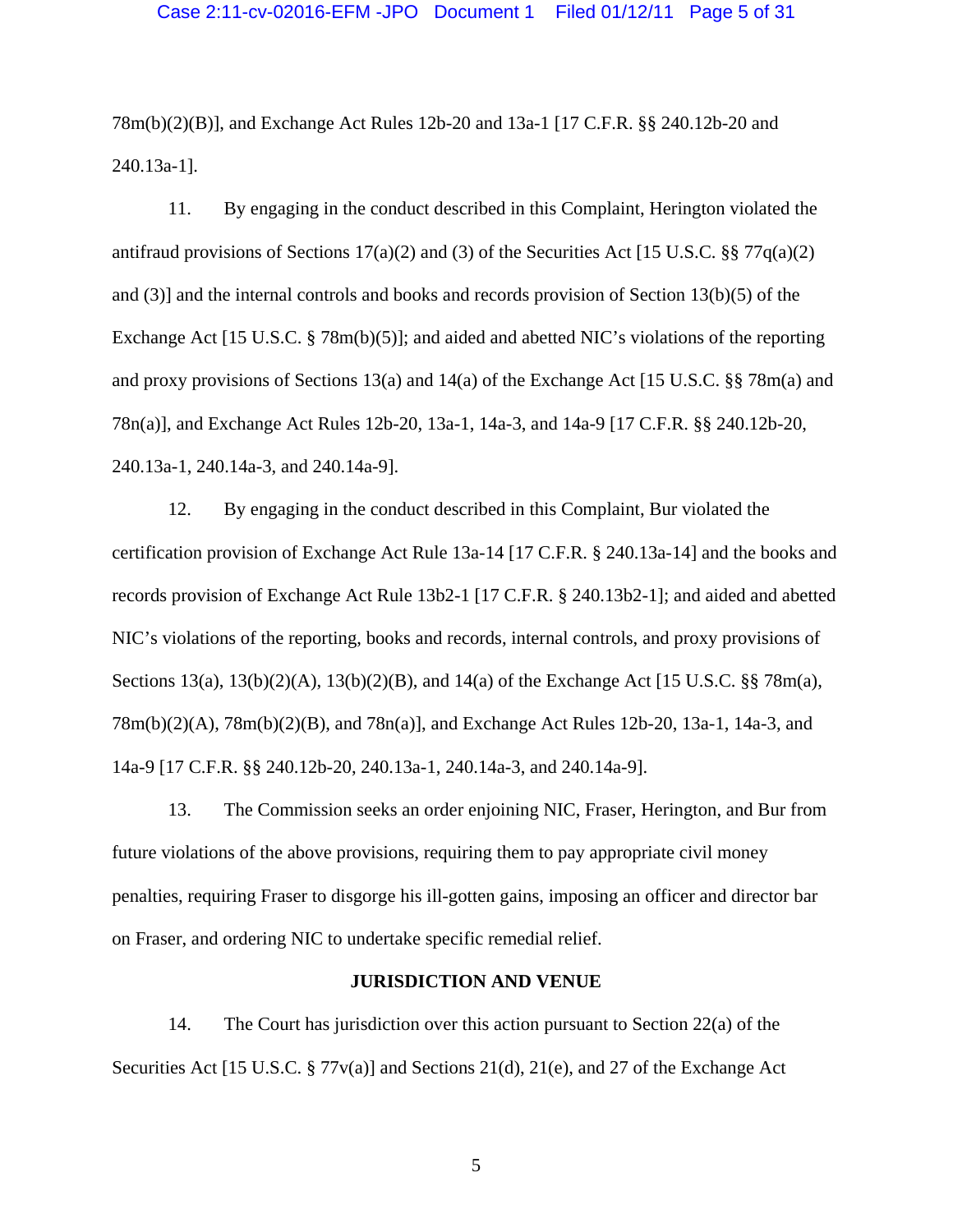[15 U.S.C. §§ 78u(d), 78u(e), and 78aa].

15. In connection with the transactions, acts, practices, and courses of business alleged in this Complaint, certain of which occurred in the District of Kansas, defendants NIC, Fraser, Herington, and Bur directly or indirectly, used the means or instrumentalities of interstate commerce, or of the mails, or the facilities of a national securities exchange.

16. Venue is proper in this district pursuant to Section 22(a) of the Securities Act and Section 27 of the Exchange Act [15 U.S.C. §§ 77v(a) and 78aa].

### **DEFENDANTS**

17. **NIC, Inc.**, a Delaware corporation based in Olathe, Kansas, develops and manages web sites, online services, and secure payment processing systems for state, local, and federal government agencies. At all relevant times, NIC's common stock was registered under Section 12 of the Exchange Act. NIC's common stock is listed on the Nasdaq Global Select Market under the symbol "EGOV."

18. **Jeffery S. Fraser**, age 51, a resident of Teton Village, Wyoming, is one of NIC's founders. He was CEO of NIC and its predecessor Kansas Information Consortium, Inc. from January 1992 to November 1999. He later served as NIC's CEO from May 2002 until February 2008. Fraser was Chairman of the Board of Directors ("Board") from the Company's formation until May 2008, and a Board member until September 2009. Fraser was a member of NIC's disclosure committee.

19. **Harry H. Herington,** age 50, is a resident of Lawrence, Kansas. Herington joined NIC in 1995, and has held a variety of titles with increasing responsibility including Executive Vice President of Portal Operations from January 1999 to April 2002, Chief Operating Officer from mid-2002 to May 2006, President from May 2006 to February 2008, a Board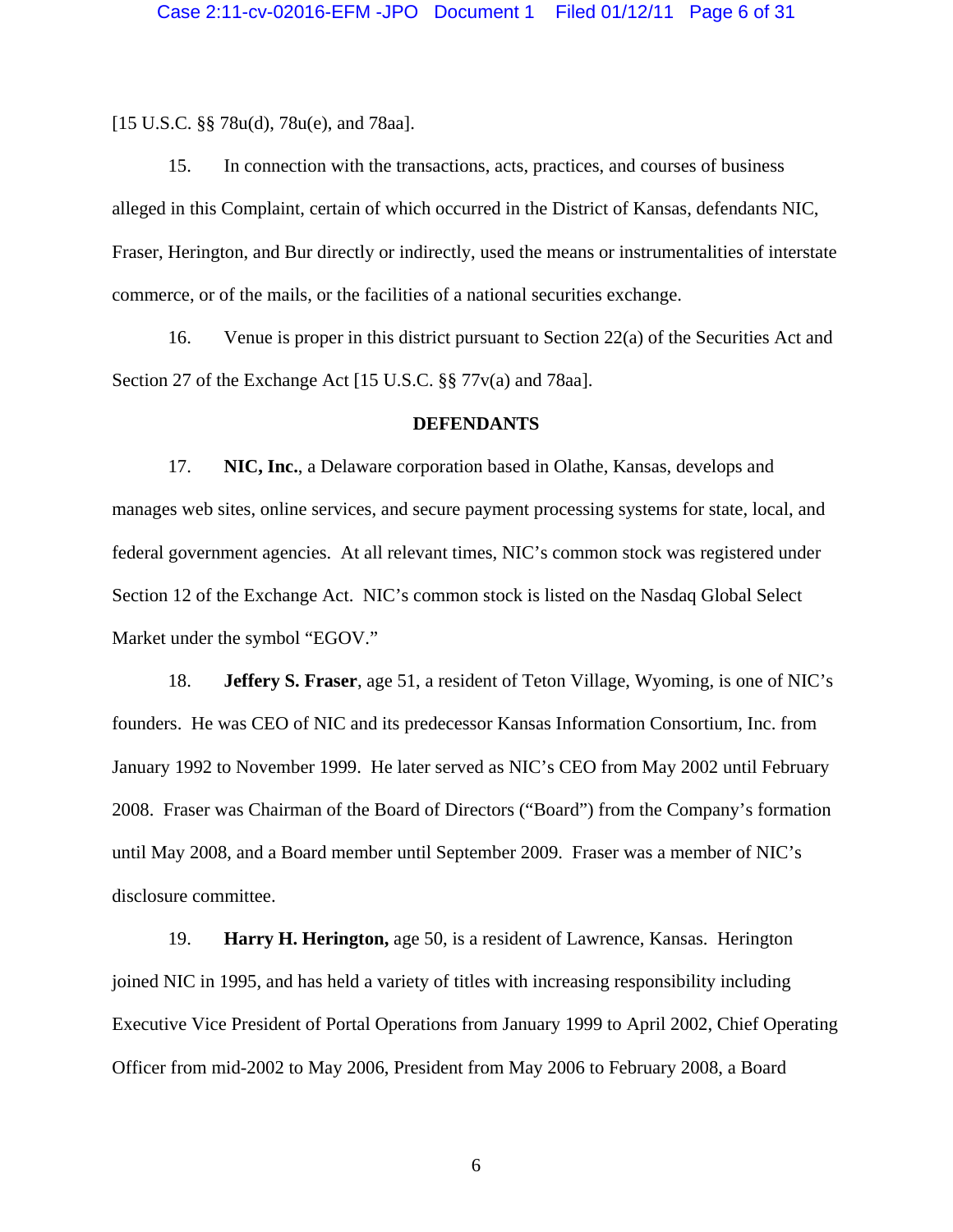#### Case 2:11-cv-02016-EFM -JPO Document 1 Filed 01/12/11 Page 7 of 31

member beginning in October 2006, CEO since February 2008, and Chairman of the Board since May 2008. As COO and later President, Herington was responsible for NIC's day-to-day business operations and was a member of NIC's disclosure committee.

20. **Eric J. Bur**, age 49, is a resident of Mission Hills, Kansas. He was CFO of NIC from April 2001 to June 2007, and a member of NIC's disclosure committee. Bur reported to Herington. From approximately 1984 through 1995, Bur worked as an auditor for two large accounting firms. He had been licensed as a CPA in North Carolina starting in 1987, until that license was forfeited in 1988. He was also licensed to practice as a CPA in Missouri starting in 1988, and in Kansas starting in 1994, but these licenses lapsed. Bur's certificate status in Kansas is currently active.

#### **FACTS**

#### **NIC and Fraser Failed to Disclose Over \$1.18 Million of Compensation to Fraser**

21. In the early 1990s, Fraser co-founded NIC and was its CEO and Chairman of the Board ("Chairman"). He retired as CEO in 1999, but continued to serve as Chairman. In 2002, when NIC was on the verge of bankruptcy, Fraser returned as CEO at the request of the Board and agreed to take \$1 in salary.

22. In NIC's proxy statements and annual reports for 2002 through 2005, NIC and Fraser represented that Fraser's compensation was nominal (\$1 in 2002 and 2003; \$5,500 in 2004 and 2005), but failed to disclose to investors that NIC actually compensated Fraser for personal expenses. NIC's proxy statements and annual reports for 2006 and 2007 also materially understated Fraser's perquisites although they disclosed Fraser was receiving more than nominal compensation.

23. NIC and Fraser underreported Fraser's compensation in proxy statements and annual reports filed with the Commission for 2002 through 2007 by a total of more than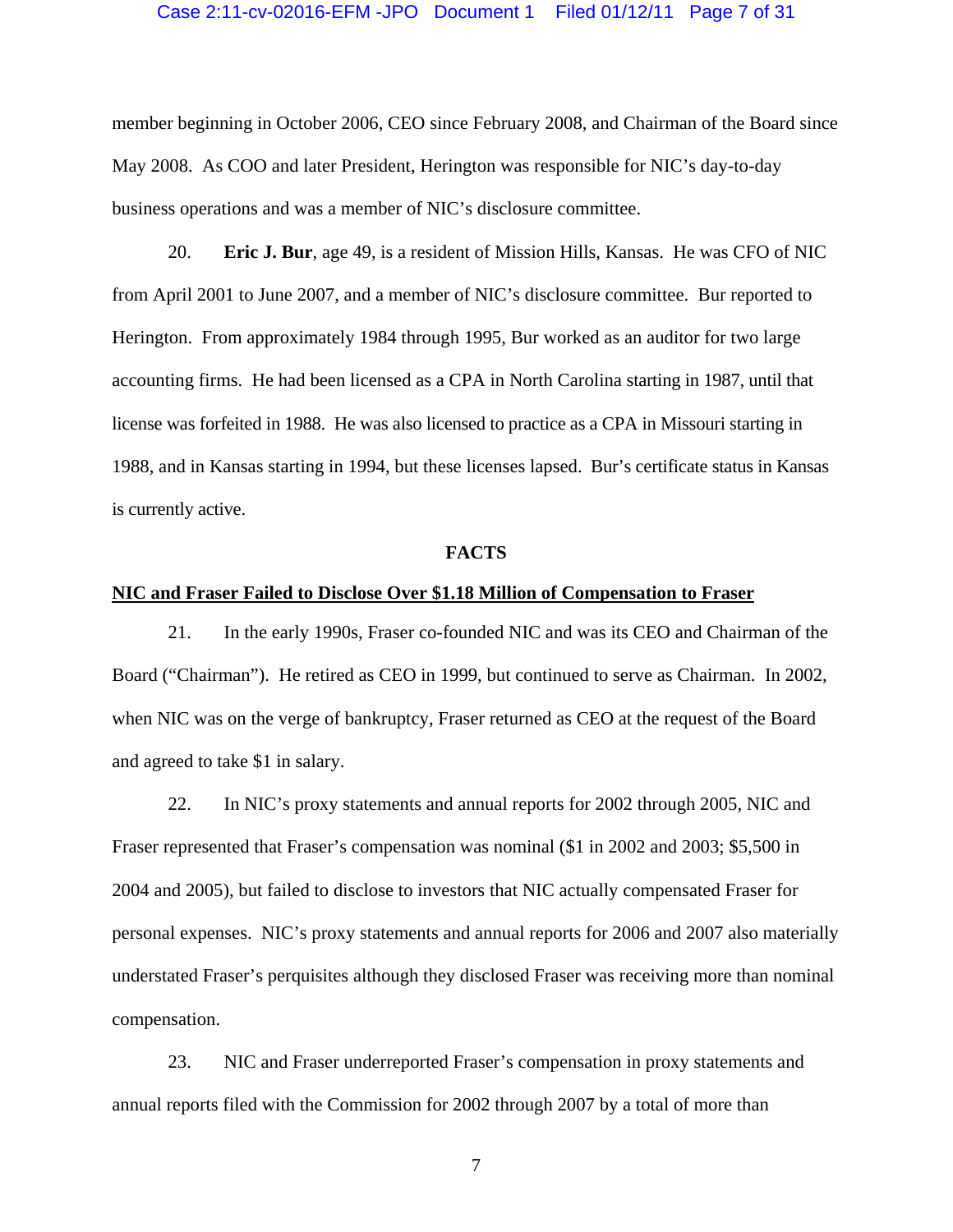### Case 2:11-cv-02016-EFM -JPO Document 1 Filed 01/12/11 Page 8 of 31

\$1.18 million. This conduct violated Commission rules requiring public companies to disclose in these filings the compensation, including perquisites, of the principal executive officer.

### **NIC's Misleading Related Party Transaction Disclosures**

24. NIC's related party transaction disclosures in its proxy statements and annual reports on Form 10-K for 2002 through 2005 were misleading. These disclosures stated that NIC rented aircraft on an hourly basis from a company owned by Fraser and another director (the "Related Party"), and that the rental payments approximated arms-length transactions (in the annual report for 2002), approximated comparable rentals (in the proxy statement for 2002), or were reasonable compared to similar services proved by third parties (in the proxy statements and annual reports for 2003 through 2005). In fact, the total amount NIC paid for Fraser to fly on his own planes in each of these years was significantly greater than services offered by third parties.

25. Specifically, NIC failed to disclose that it: (i) had compared the Related Party's rates, which did not include operating costs, to rates offered by third parties that included operating costs, and (ii) had paid more than \$1 million to other people and entities to operate the planes for Fraser, as summarized below.

| Year | <b>Disclosed Rental Rates</b> | <b>Undisclosed Operating Costs</b> |
|------|-------------------------------|------------------------------------|
| 2002 | \$260,000                     | \$101,390                          |
| 2003 | \$565,000                     | \$410,500                          |
| 2004 | \$399,000                     | \$559,200                          |
| 2005 | \$114,000                     | \$114,000                          |

Approximately \$265,000 of the undisclosed operating costs was for Fraser's personal private aircraft travel, which NIC also failed to disclose as a perk.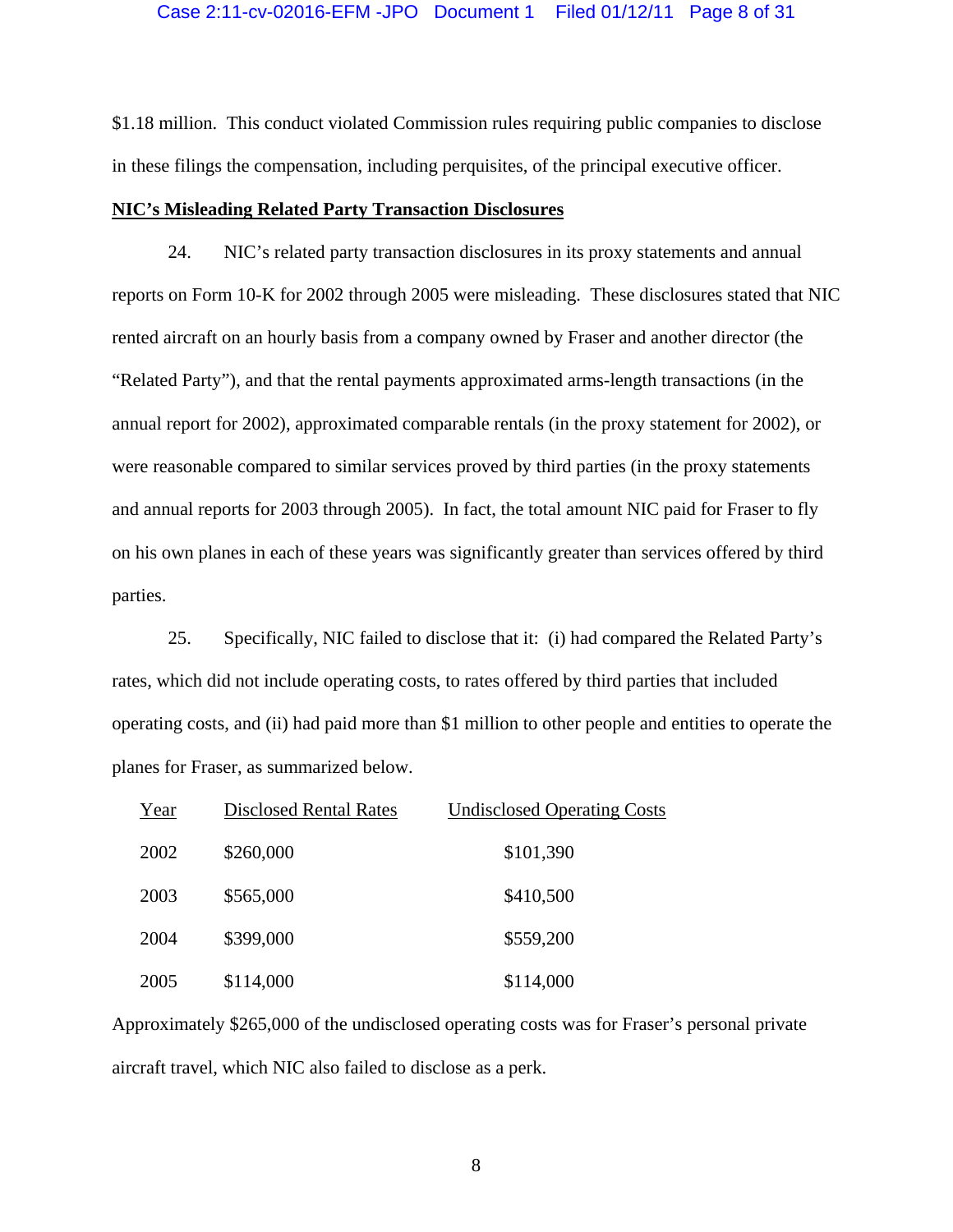## **NIC's Internal Policies and Controls**

26. NIC's Code of Business Conduct and Ethics ("Code of Ethics") was posted on NIC's website and referenced in NIC's proxy statements. Among other things, the Code of Ethics required all employees to use corporate credit cards solely for business purposes and to keep accurate records of funds spent. It also required the CEO, CFO, and CAO to: (i) ensure full disclosure in filings with the Commission, (ii) achieve responsible use of and control over assets, (iii) establish disclosure controls to ensure that material information is included in reports and public communications, (iv) bring to the attention of the Audit Committee violations of the Code of Ethics and weaknesses or concerns about internal controls, and (v) confirm that NIC's independent auditors are aware of material misstatements or omissions in NIC's draft reports.

27. NIC's policies required all employees to maintain proper documentation of business purpose for expenses over \$10.

28. Fraser, Herington, and Bur were aware of the Code of Ethics and NIC's policies requiring documentation for business expenses.

## **Fraser's Improper Expense Reporting**

- 29. Fraser ignored NIC's policies and controls by, for example:
	- a. Charging day-to-day living expenses to NIC's credit cards for most of the relevant period;
	- b. Seeking reimbursement for certain expenses he had not incurred;
	- c. Treating his personal expenses as business expenses in order to get reimbursed; and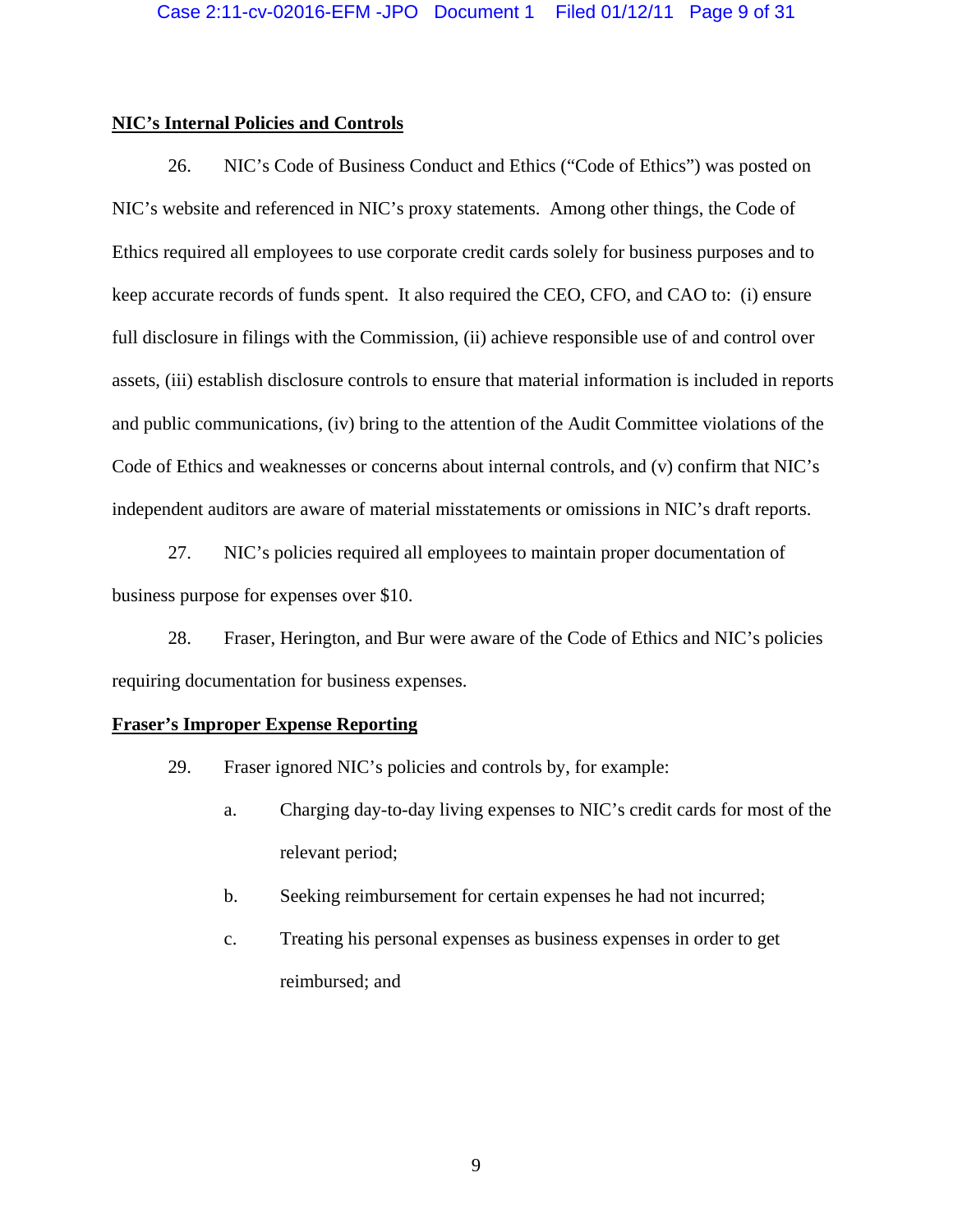d. Prior to mid-2006, not providing receipts or other documentation supporting a business purpose for thousands of expenses that NIC processed and paid on his behalf.

30. During the relevant period, NIC paid Fraser's credit card charges that included personal expenditures. By at least 2002, Fraser began creating, signing, and submitting monthly expense vouchers that only identified some of his personal credit card charges, and failed to identify many personal charges.

31. Of the credit card charges Fraser identified as personal, he repaid some, but avoided reimbursing NIC for others, by offsetting them against purported "out-of-pocket" expenses. For example, in October 2003, Fraser purchased a trampoline and motor sports equipment for himself totaling \$1,987.67, but avoided repaying NIC for these personal items by off-setting them against purported "out-of-pocket" expenses that totaled the exact same amount.

32. In addition, Fraser had NIC make payments directly to certain vendors for personal services, such as utilities for his home and lawn maintenance.

33. Fraser's expenses were mischaracterized as business expenses in NIC's books and records, including expense vouchers, NIC's general ledger, and internal financial statements for NIC's executive department, when those expenses should have been recorded, characterized, classified, and disclosed as executive compensation.

34. Fraser also completed, signed, and submitted director and officer questionnaires in which he failed to fully disclose his perquisites. For example, in the director and officer questionnaire for 2004, when Fraser was asked whether he received any perquisites in 2004, he answered "No," even though the question listed specific types of perquisites Fraser had received including housing and other living expenses, and personal travel expenses.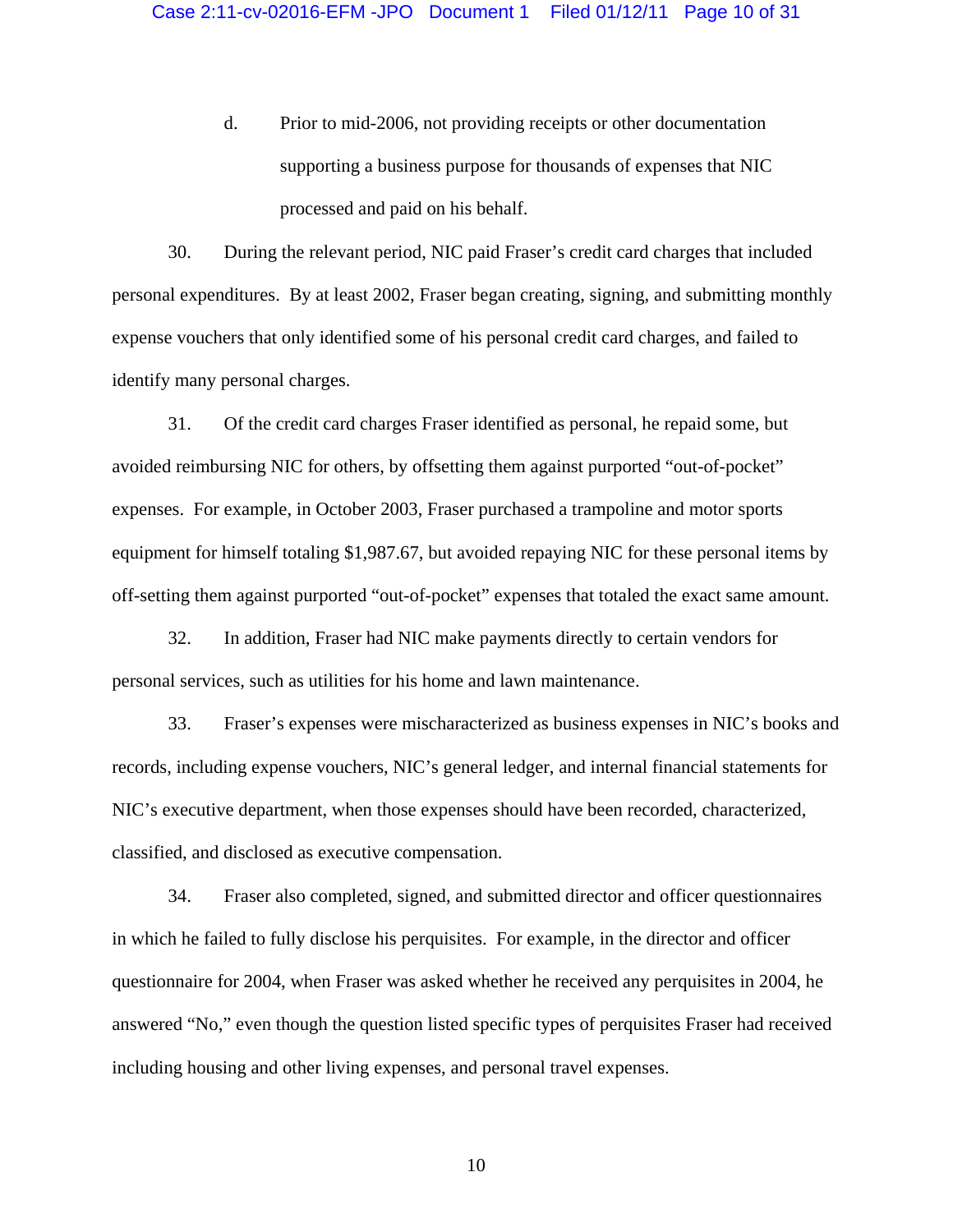#### **Bur's Violations Began in 2002**

35. Beginning in mid-2002, NIC's Assistant Controller told Bur that Fraser did not submit receipts or other documentation supporting a business purpose for his expenses, as was required by NIC's policies and internal controls. Nevertheless, Bur permitted NIC to pay Fraser's expenses, which caused NIC's books, records and accounts to falsely characterize Fraser's perquisites as business expenses.

36. By at least August 2003, Bur received documents showing that Fraser was charging some personal expenses to his NIC corporate credit card. In August 2003, NIC's Assistant Controller emailed Bur an analysis of Fraser's credit card expenses for January 2003 through June 2003, and a detailed list of all of Fraser's credit card charges including personal items such as a gun vault, toys, and ski lift tickets.

37. In September 2003, Bur asked NIC's Assistant Controller to update the company's analysis of Fraser's expenses through August 2003. NIC's Assistant Controller provided Bur with an updated analysis and detailed list of charges that included personal items such as vitamin supplements and gym membership fees.

38. In October 2003, NIC's Assistant Controller emailed Bur another updated list and analysis of Fraser's expenses, which showed that Fraser's undocumented credit card charges for the first eight months of 2003 were over \$140,000 and that Fraser had not reimbursed NIC for a number of expenses that appeared on their face to be personal. The Assistant Controller warned Bur that "[a] number of these credit card and other expenses would completely flame employees, our customers, the board, and investors if they were aware. Hopefully, none of this is selected for audit and I won't have to explain the business purpose for these items." The Assistant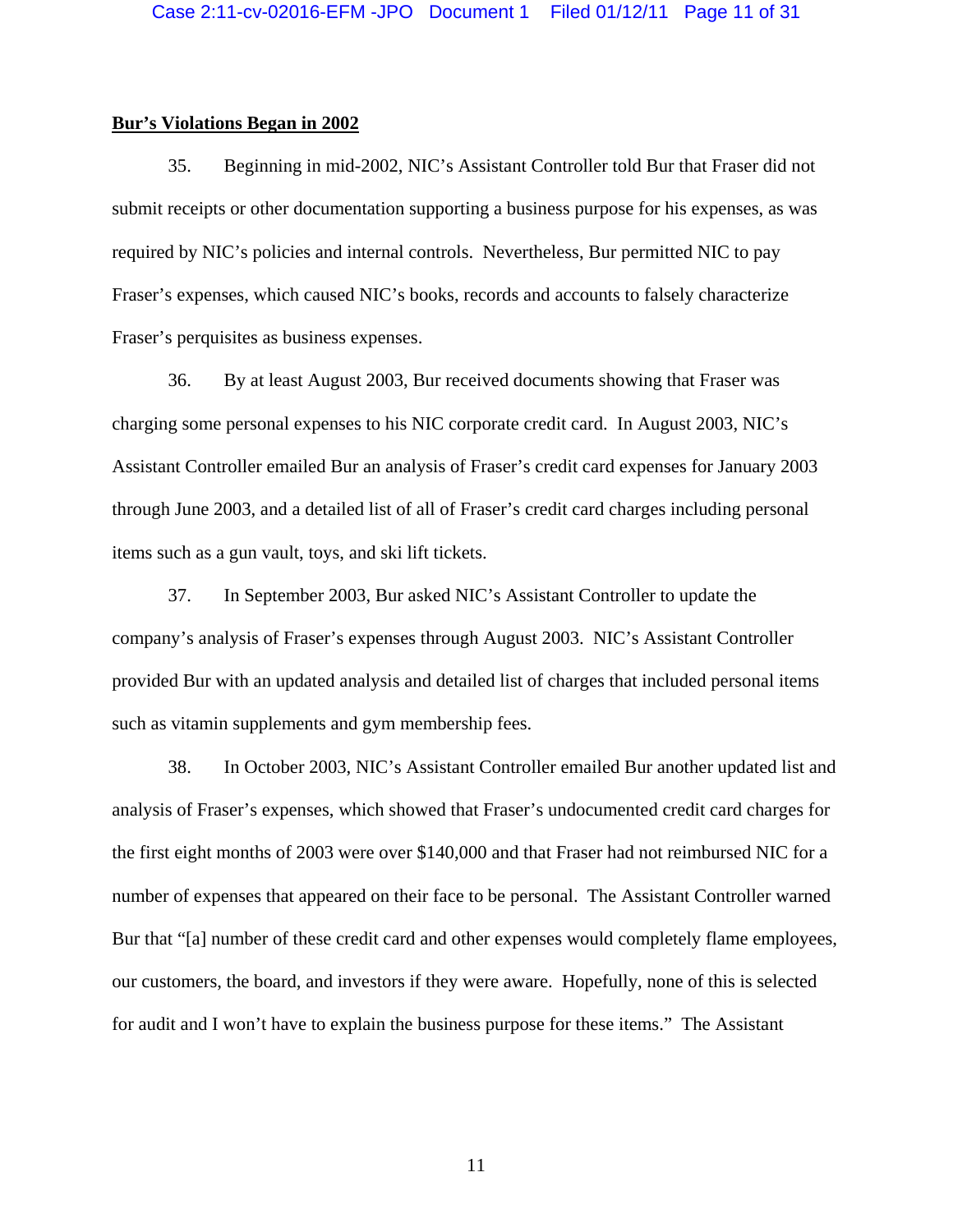### Case 2:11-cv-02016-EFM -JPO Document 1 Filed 01/12/11 Page 12 of 31

Controller suggested NIC "eliminate the personal credit card expenses" and instead give Fraser "pay for performance." Bur received a second copy of this email in January 2004.

39. Bur did not adequately address NIC's Assistant Controller's concerns and suggestions, and continued to permit NIC's payment of Fraser's credit card and other expenses without documentation of business purpose. Bur also failed to ensure Fraser's perquisites were disclosed in NIC's public filings.

40. In a January 2004 email, NIC's Assistant Controller informed Bur that the amounts NIC was paying for Fraser's private jet travel from his Wyoming home to his Kansas office may be considered commuting and if so, NIC could not treat these as business expenses. Also in the email, the Assistant Controller told Bur that he did not have enough information to determine where Fraser's main place of work was and in order to treat these expenses as business expenses under IRS rules, NIC would need to perform an analysis of Fraser's business activity for one year. This analysis was never performed, Bur continued to have NIC account for Fraser's commuting costs as business expenses, and NIC failed to disclose them as perquisites.

41. In a June 2004 email exchange, Bur expressed concerns to NIC's CAO after reviewing some of Fraser's expense vouchers.

42. By failing to adhere to NIC's policies and controls, including his specific obligations under NIC's Code of Ethics, Bur assisted NIC's internal controls violations.

43. Bur also knew all of Fraser's credit card expenses were characterized as business expenses in NIC's books, records, and accounts, even though Bur knew that Fraser would later identify and repay some of these expenses as personal.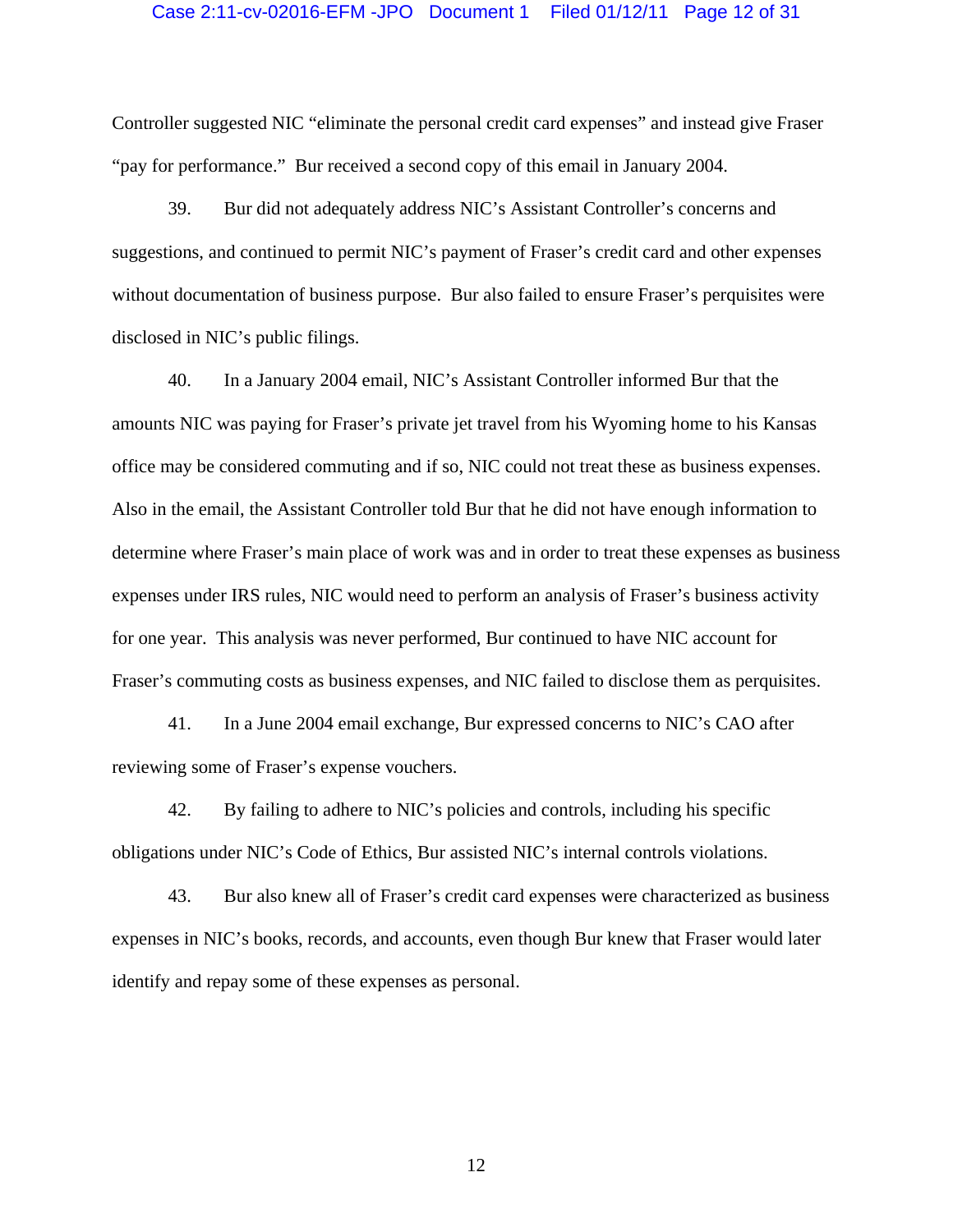## **Herington's Violations Began in at Least 2004**

44. Beginning in at least 2004, Herington received information showing that NIC was paying certain personal expenses for Fraser. For example, by at least June 2004, Herington received spreadsheets generated from the general ledger and some of Fraser's expense vouchers, both of which contained detailed lists of Fraser's expenses that included personal items such as charges for hair salons, sporting goods, clothing, and rifles.

45. Additionally, Herington was informed that NIC was paying for Fraser's home in Wyoming. In November 2004, Herington received an email from another NIC executive asking whether NIC would be renewing the lease on Fraser's condo in Teton Village, Wyoming, saying: "This is the condo Jeff is living in that we have been paying for…." NIC extended the lease and continued paying for Fraser's home in Wyoming on a monthly basis through April 2005.

46. In July 2005, Herington received a list of Fraser's May 2005 credit card expenses because the finance department questioned whether they were business related. The list included charges for furniture and other household items, tanning salon services, airplane pilot lessons, and a wilderness vacation. Although Herington inquired about a couple of the items, he failed to take meaningful action.

47. Herington also knew NIC was leasing a luxury car for Fraser. In October 2005, Herington attended a meeting at which NIC's Compensation Committee approved leasing a Lexus SUV for Fraser to use in Wyoming.

48. Notwithstanding the information Herington received about NIC paying for certain of Fraser's personal expenses, Herington reviewed and/or signed NIC's filings that failed to disclose Fraser's perquisites.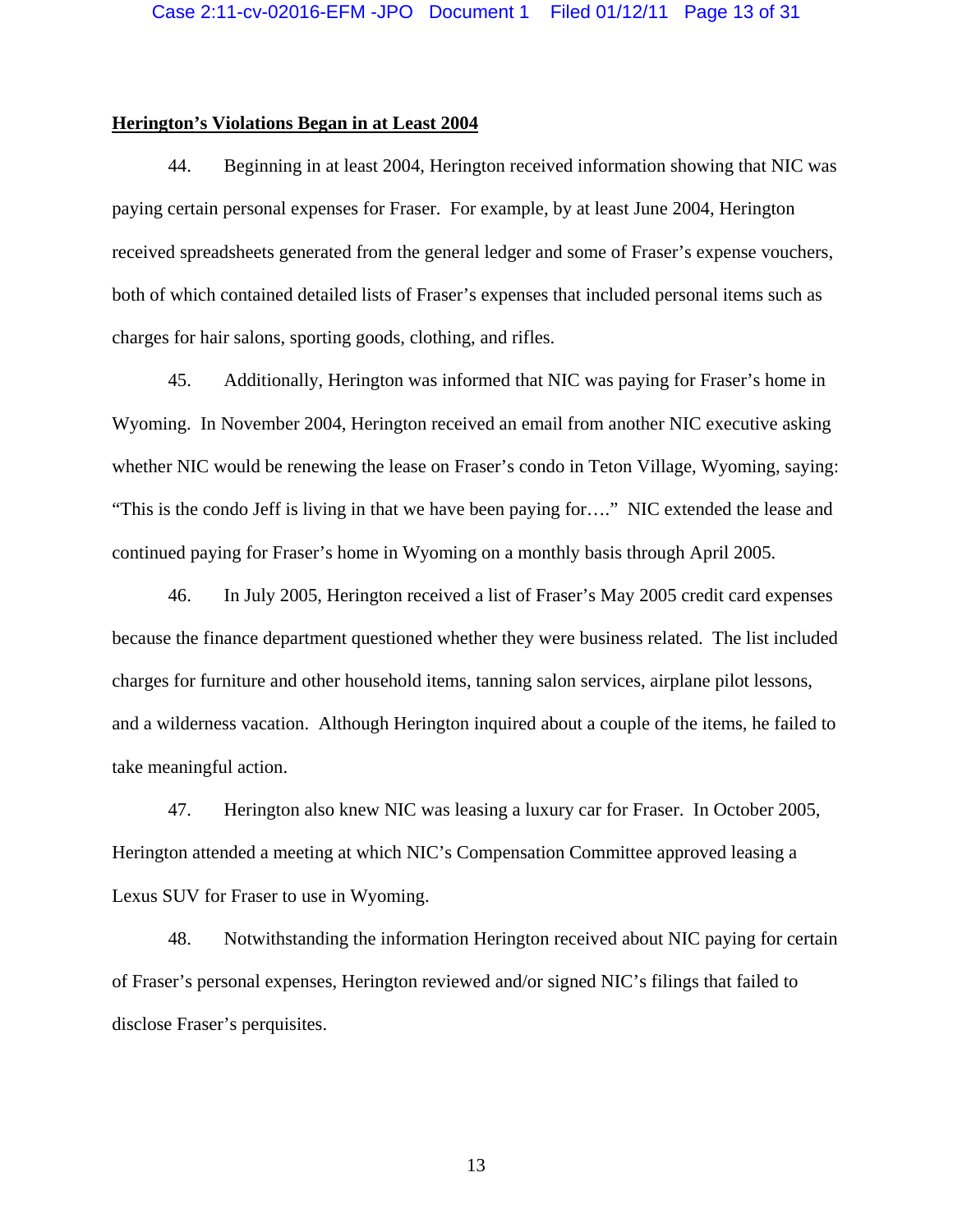# **The Defendants' Violations Continued After the Commission Proposed New Executive Compensation Rules in 2006**

49. In a February 2006 email, Bur sent Herington and other NIC executives an article about the Commission's proposed rules to expand the disclosure of executive compensation.

50. In April 2006, NIC's Assistant Controller warned Herington by email about the risk of possible income tax fraud charges against Fraser and NIC because Fraser had not submitted any documentation of business purpose for his corporate credit card charges.

51. On May 1, 2006, Bur sent an email to Herington noting that there was a "great concern within the accounting department regarding [Fraser's] expense reports" and that someone may "whistle blow this situation." Bur's serious concerns about the magnitude and severity of Fraser's expense reporting failures included that:

- a. Fraser had not submitted any receipts or indicated the business purpose of any of his expenses for 2005 and the first quarter of 2006, and there were over 1,200 charges in that time period which would require a receipt under NIC's policies;
- b. Fraser charged over \$26,000 at three different home/furniture stores and there were "NUMEROUS other examples" of suspicious expenses;
- c. Fraser usually charged a flat dollar amount each month for out-of-pocket charges without any receipts or explanation;
- d. A portion of Fraser's aircraft related expenses were personal;
- e. NIC paid personal expenses for Fraser: (i) without approval of NIC's Compensation and/or Audit Committees; (ii) without taking into account the tax consequences to Fraser or NIC; and (iii) without NIC reporting these expenses as perquisites;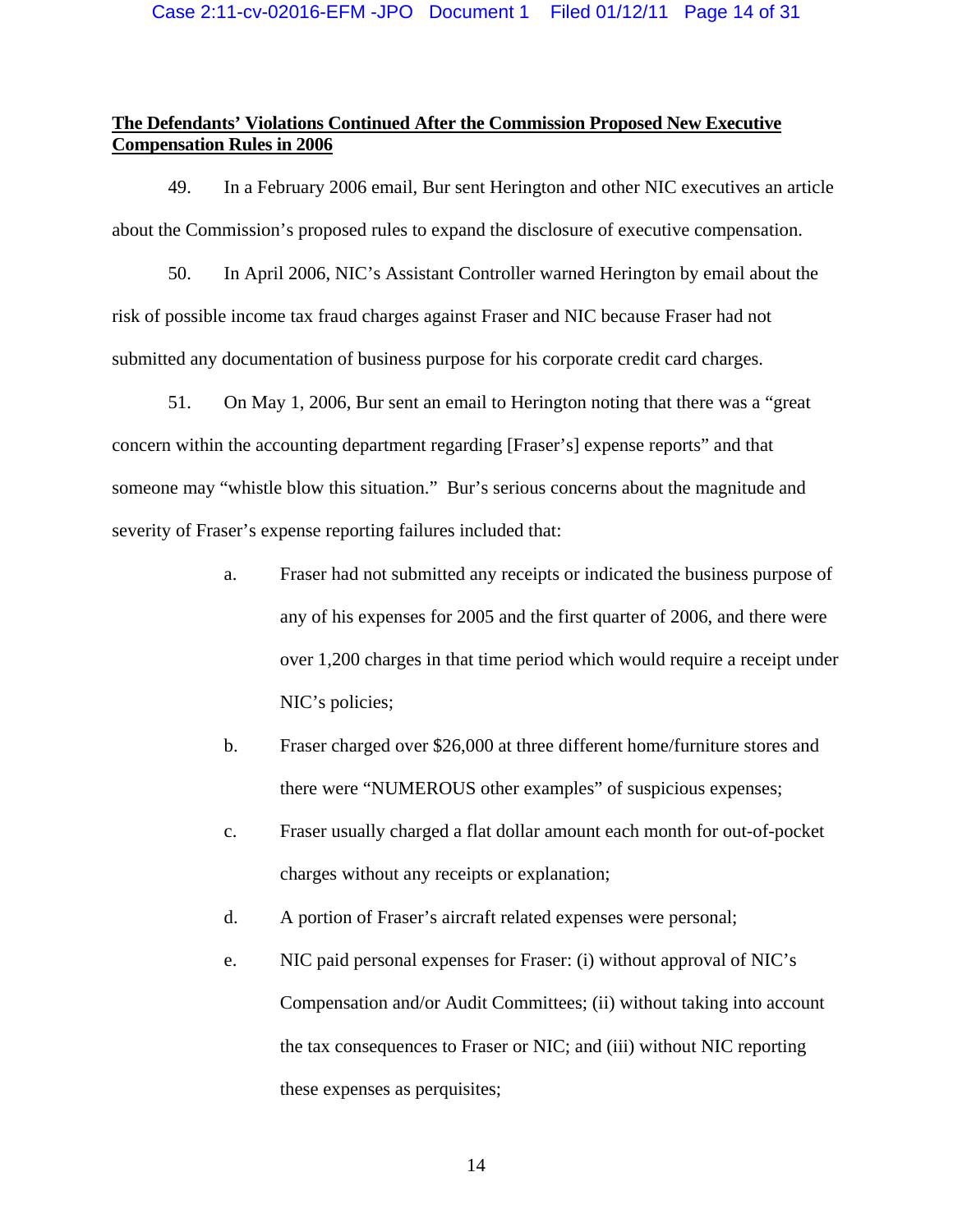- f. NIC had not disclosed any of Fraser's perquisites in NIC's 2005 proxy statement;
- g. There was a risk of Commission enforcement action based on NIC's deficient internal controls over perquisites, noting that in 2005, the Commission brought an enforcement action against Tyson Foods "because their system of internal controls did not report all of the perks to the Comp Committee" and attached two law firm alerts: (i) "important lessons" from the Tyson Foods action regarding the disclosure of perquisites; and (ii) guidance on perquisites and personal benefits;
- h. Employees "feel that [Fraser] appears to be ripping off the company and is not required to follow the same rules that everyone else (including the execs) has to follow";
- i. There was a "strong sentiment that the previous escalation of these matters through the normal chain of command has not been effective";
- j. This was not "a going forward only matter the 2005 expenses need[ed] to be dealt with"; and
- k. NIC's Board and Compensation Committee would be making decisions without "full disclosure" from management, "particularly in view of the obligations [the CFO has] with the SEC and under [NIC's] CEO/Senior Financial Officer Code of Ethics."

52. The Board was not informed of the specific issues raised by NIC's Assistant Controller and Bur in their emails.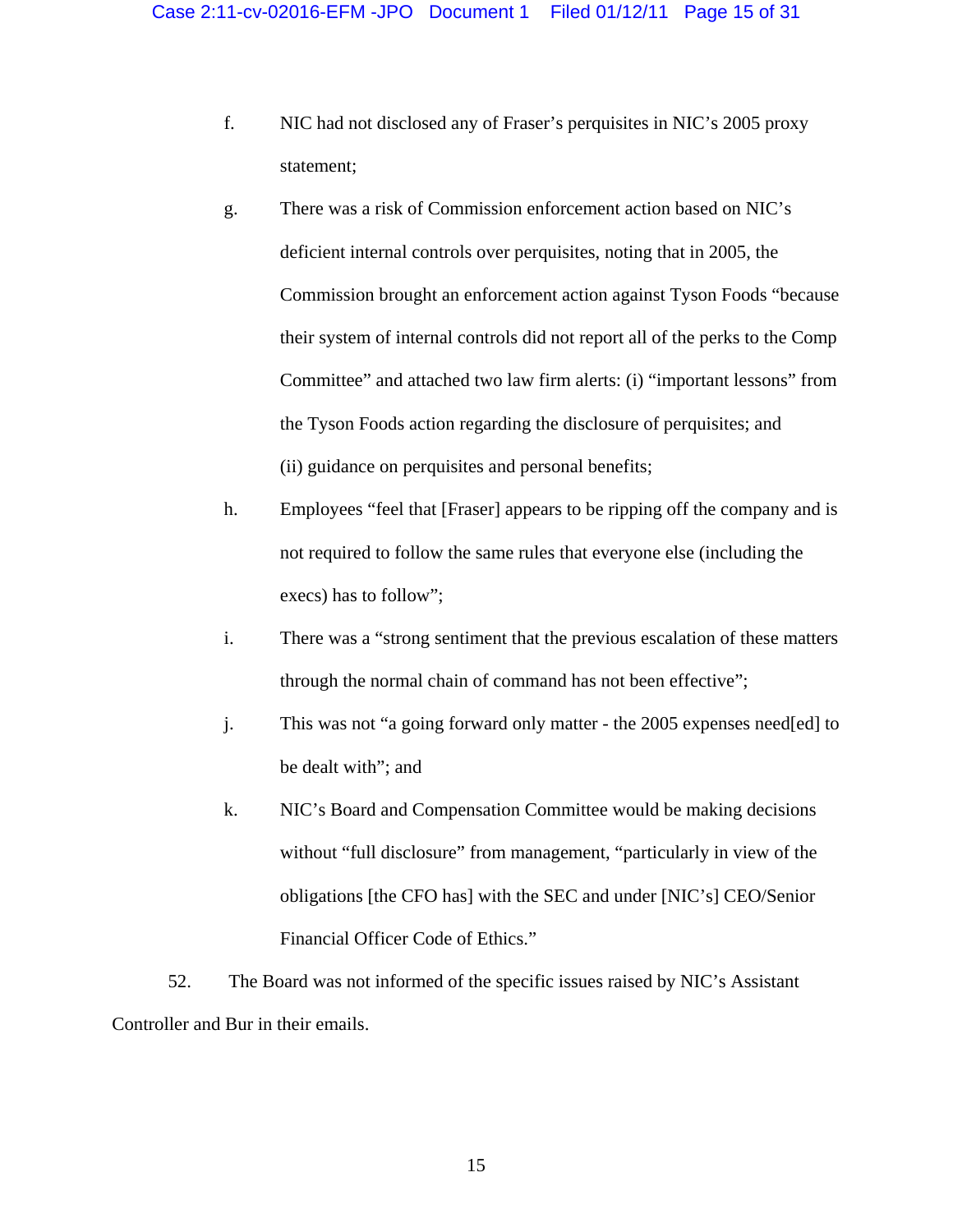### Case 2:11-cv-02016-EFM -JPO Document 1 Filed 01/12/11 Page 16 of 31

53. In mid-2006, NIC adopted additional procedures regarding executive expense reporting, but those procedures were not sufficient to remedy the problems and Fraser continued receiving undisclosed perquisites.

54. At a Board meeting on May 2, 2006, Herington and Fraser announced to the Board new measures for Herington and Fraser to review each other's expense reports and for the Board to receive summaries of their expenses each quarter.

55. Despite Herington's added responsibility of reviewing Fraser's expense reports from May 2006 through July 2007, Herington failed to apply NIC's policies prohibiting all NIC employees from making personal charges on NIC's credit cards and approved Fraser's monthly expense vouchers that contained charges for spa treatments and other personal items. This resulted in NIC paying for certain of Fraser's personal expenses, which were not disclosed as compensation to Fraser.

56. In addition, on August 4, 2006, NIC's Compensation Committee directed that to the extent Fraser's 2006 expenses lacked documentation of business purpose and/or failed to comply with NIC's expense reimbursement policy, the expenses would be treated as compensation to Fraser.

57. In late August 2006, NIC's General Counsel sent an email to Herington reiterating that Fraser's "lack of documentation…denies the company the ability to defend itself against any assertions that the amounts charged are perks or additional compensation to Fraser" and "the manner in which these affairs of the company have been allowed to be conducted indicate at the least a potential failure of, or absence of, effective internal controls, which may render the company's financials incapable of certification by our outside auditors, or cause damaging public disclosures, or both."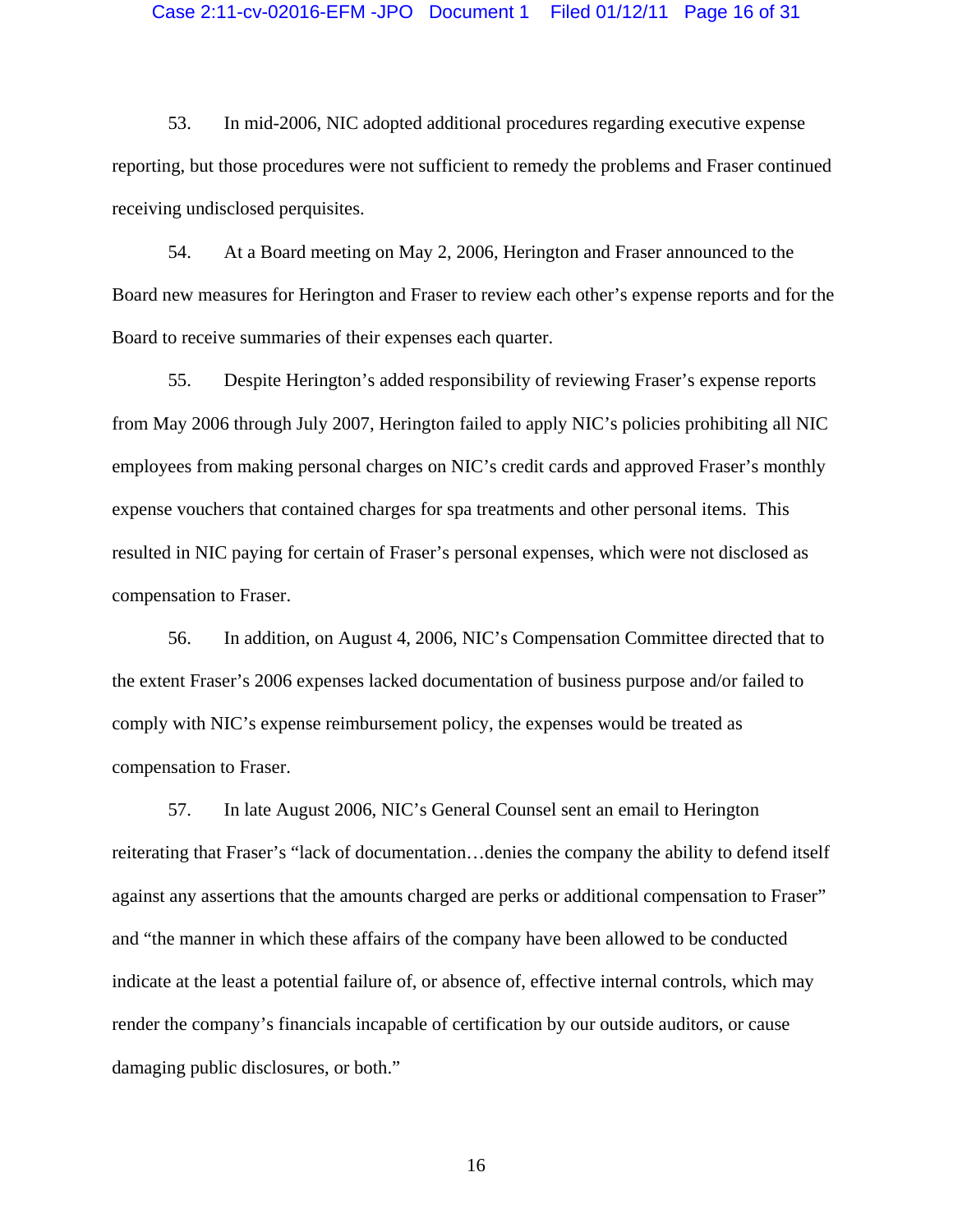### Case 2:11-cv-02016-EFM -JPO Document 1 Filed 01/12/11 Page 17 of 31

58. Notwithstanding the Compensation Committee's directive that all undocumented expenses be treated as compensation to Fraser, Bur, Herington, and other NIC executives allowed Fraser to create documentation after the fact for his 2006 expenses. In addition, to avoid having certain 2006 personal expenses treated as compensation, Fraser repaid NIC \$110,000, but contemporaneously requested and received a \$110,000 bonus from NIC.

59. In an August 2006 email, NIC's Assistant Controller told Bur that the amounts NIC had been paying to Fraser each month for the house in Kansas were not a business expense and Fraser owned the house. Although NIC's proxy statement for 2006 reported the payments for the house as a perquisite, Bur failed to ensure that Fraser's ownership interest was disclosed.

60. Additionally, during Fraser's review of his 2006 expenses, Herington, Bur, and other NIC executives decided it was not worth the effort to have Fraser review and repay any expenses from previous periods even though they had been informed that Fraser had not been submitting documentation of business purpose since at least 2002, and the amounts of Fraser's improper personal expenses were likely comparable each year.

61. In a September 22, 2006 email, NIC's Assistant Controller expressed concerns to Bur regarding Fraser's past expenses and stated, "[A]s a management team it appears that we're going to whitewash the historical issue."

62. Fraser, Herington, and Bur failed to inform NIC's independent auditors of Fraser's expense reporting problems.

## **NIC's False and Misleading Proxy Statements, Annual Reports, and Registration Statements**

63. NIC's proxy statements for 2002 through 2007 were materially false and misleading. Among other things, Fraser received a total of more than \$1.18 million of perquisites that were not disclosed in these filings.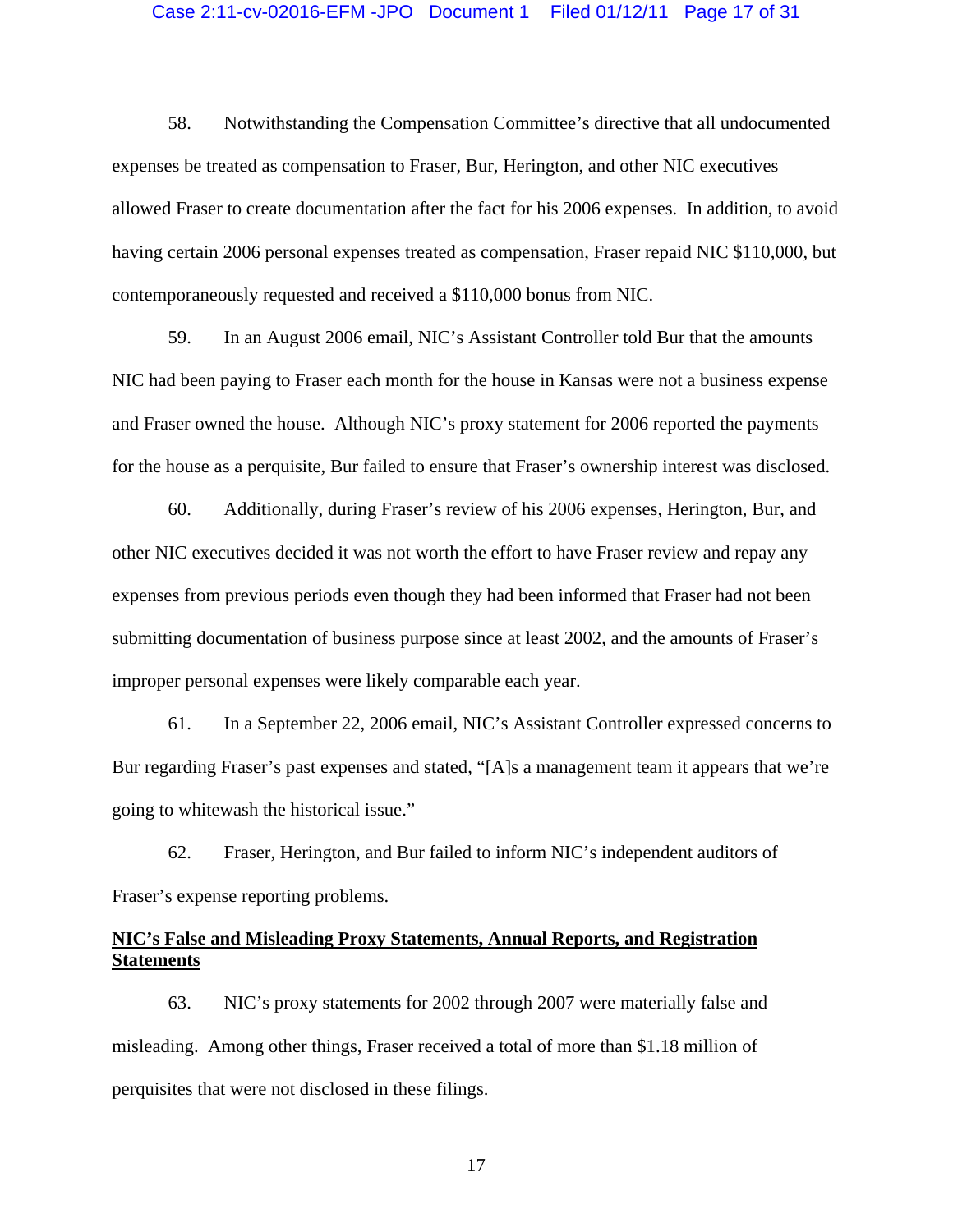#### Case 2:11-cv-02016-EFM -JPO Document 1 Filed 01/12/11 Page 18 of 31

64. NIC's proxy statements for 2002 through 2005: (i) misrepresented Fraser was receiving a nominal salary, when Fraser was in fact receiving substantial undisclosed compensation; and (ii) made misleading related party transactions disclosures.

65. In proxy statements for 2003 and thereafter, NIC referred to its Code of Ethics (which applied to all NIC employees, including NIC's CEO, CFO, and CAO), as a means to promote shareholder confidence in NIC and its management. NIC failed to disclose that: (i) Fraser was not complying with NIC's Code of Ethics as he used corporate credit cards for personal expenses, failed to document the business purpose for his expenses, failed to keep accurate records of funds spent, mischaracterized personal expenses as business expenses, and failed to disclose his perquisites in Commission filings; and (ii) Bur and the CAO were not complying with NIC's Code of Ethics because, for example, they failed to ensure that Fraser's perquisites were disclosed in Commission filings, failed to achieve responsible use and control of NIC's assets within their purview, and failed to maintain controls over Fraser's expenses.

66. NIC's proxy statement for 2006 disclosed as a perquisite that NIC paid monthly rent and utilities for a leased house in Kansas for Fraser to use during his time spent at the company's corporate headquarters in Olathe, Kansas. However, the proxy statement failed to disclose that the house was owned by an entity Fraser set up and controlled.

67. NIC's proxy statement for 2007 recommended that investors re-elect Fraser to the Board, stating that NIC's policies require all directors to possess high personal and professional ethics, integrity, and values, and purported to disclose the results of the Audit Committee's Internal Review of Fraser's expenses, but failed to disclose that the Internal Review concluded Fraser intentionally misclassified his expenses.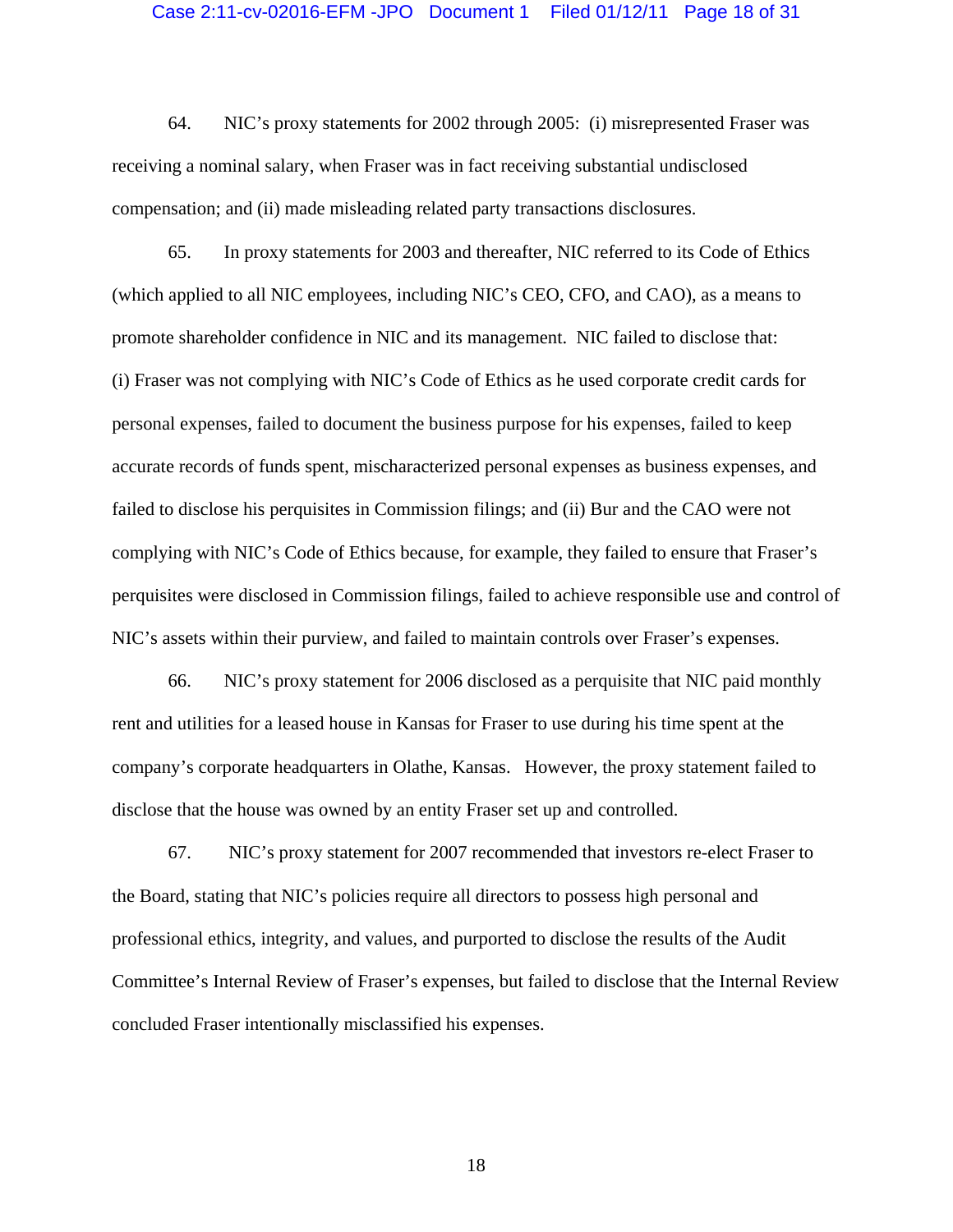#### Case 2:11-cv-02016-EFM -JPO Document 1 Filed 01/12/11 Page 19 of 31

68. NIC's materially false and misleading proxy statements were incorporated into: (i) NIC's annual reports on Forms 10-K for 2002 through 2007; (ii) NIC's Form S-8/A filed on May 10, 2004; (iii) NIC's Form S-3 filed on October 14, 2005; (iv) NIC's Form S-8 filed on July 25, 2006; and (v) NIC's two Forms S-8 filed on November 20, 2006. Accordingly, these annual reports and registration statements were materially false and misleading.

69. Fraser directly solicited proxies in connection with NIC's proxy statements for 2002 through 2007, when he knew or was reckless in not knowing they were materially false and misleading.

70. Fraser signed NIC's annual reports on Forms 10-K for 2002 through 2007, when he knew or was reckless in not knowing they were materially false and misleading. Fraser also certified these annual reports, even though those filings materially understated his compensation, NIC's disclosure controls and procedures were ineffective with respect to Fraser's expense reporting and NIC's reporting of Fraser's compensation, and he had failed to disclose to NIC's independent auditors his fraudulent conduct.

71. Fraser also signed registration statements filed by NIC in 2004, 2005, and 2006, when he knew or was reckless in not knowing they incorporated false and misleading proxy statements and annual reports for those years.

72. Bur, as CFO and a member of NIC's disclosure committee, reviewed NIC's proxy statements and participated in the preparation of the executive compensation disclosures in those proxy statements that failed to disclose Fraser's perquisites and contained false statements concerning Fraser's compensation, even though Bur received information showing that NIC was paying for certain of Fraser's personal expenses. Bur also signed the 2002 through 2006 annual reports on Form 10-K that incorporated the false and misleading proxy statements. Accordingly,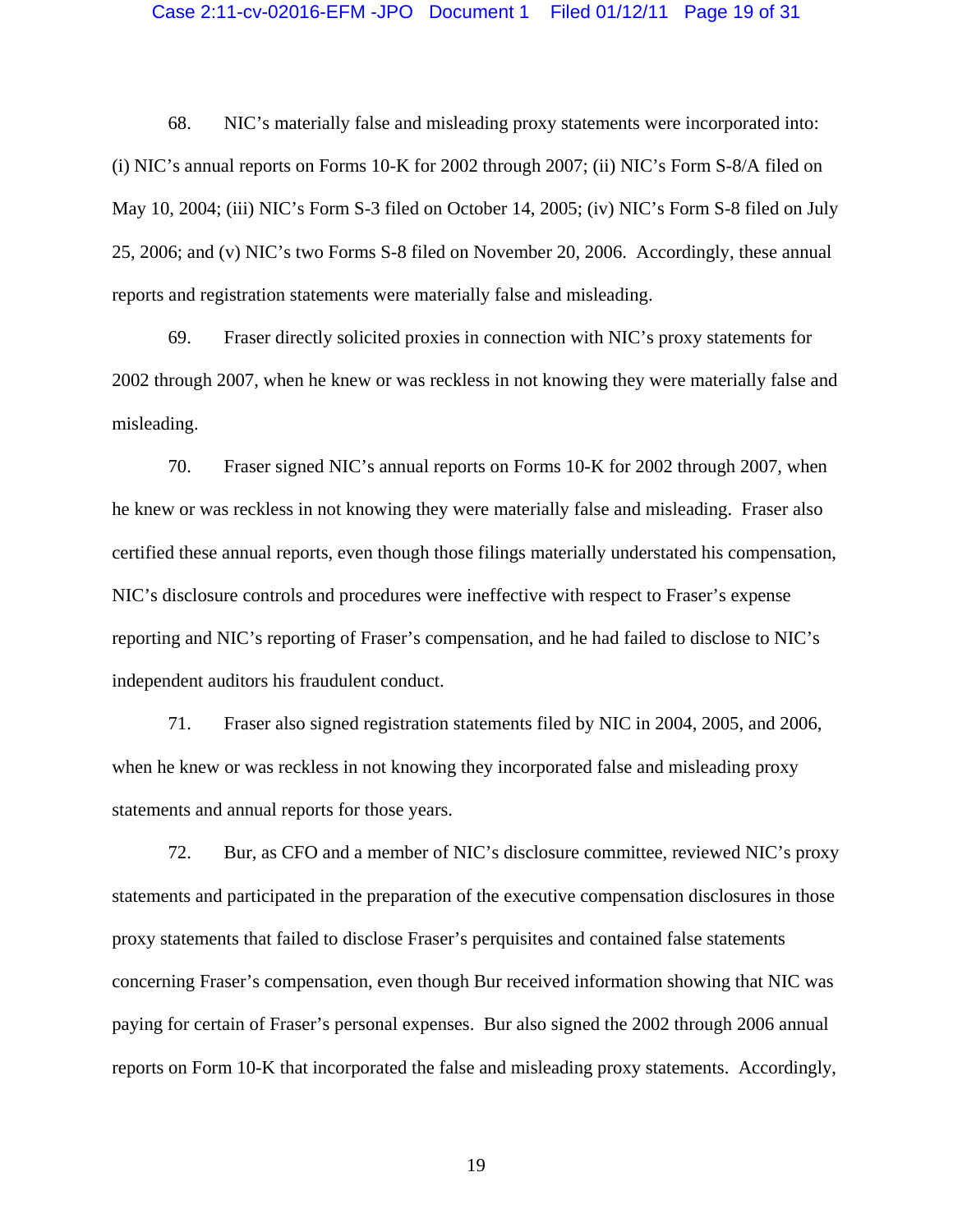## Case 2:11-cv-02016-EFM -JPO Document 1 Filed 01/12/11 Page 20 of 31

Bur knowingly or recklessly provided substantial assistance to NIC in its filing of materially false and misleading proxy statements and annual reports.

73. Bur certified the 2002 through 2006 annual reports. Bur made these certifications even though these reports materially understated Fraser's compensation and NIC's disclosure controls and procedures were ineffective with respect to Fraser's expense reporting and NIC's reporting of Fraser's compensation.

74. Herington, as a member of NIC's disclosure committee, reviewed all of NIC's public filings and, as President, signed the annual report for 2006. Herington received information showing that NIC was paying for certain of Fraser's personal expenses yet those perquisites were not disclosed in NIC's filings with the Commission. Accordingly, Herington knowingly or recklessly provided substantial assistance to NIC's filing of materially false and misleading proxy statements and annual reports from 2004 through 2006.

75. Herington also signed NIC's November 20, 2006, registration statements when he knew or should have known that they incorporated NIC's 2005 proxy statement and annual report, which misrepresented that Fraser received nominal compensation and failed to disclose any perquisites for Fraser.

#### **Misrepresentations to NIC's Independent Auditors**

76. Fraser signed all of NIC's management representation letters to NIC's independent auditors in connection with their annual audits of NIC's financial statements for 2002 through 2006, and their reviews in connection with the registration statements NIC filed in 2004 through 2006. In the letters, Fraser made the following misrepresentations: (i) that he had no knowledge of any fraud or suspected fraud involving senior management; and (ii) that he had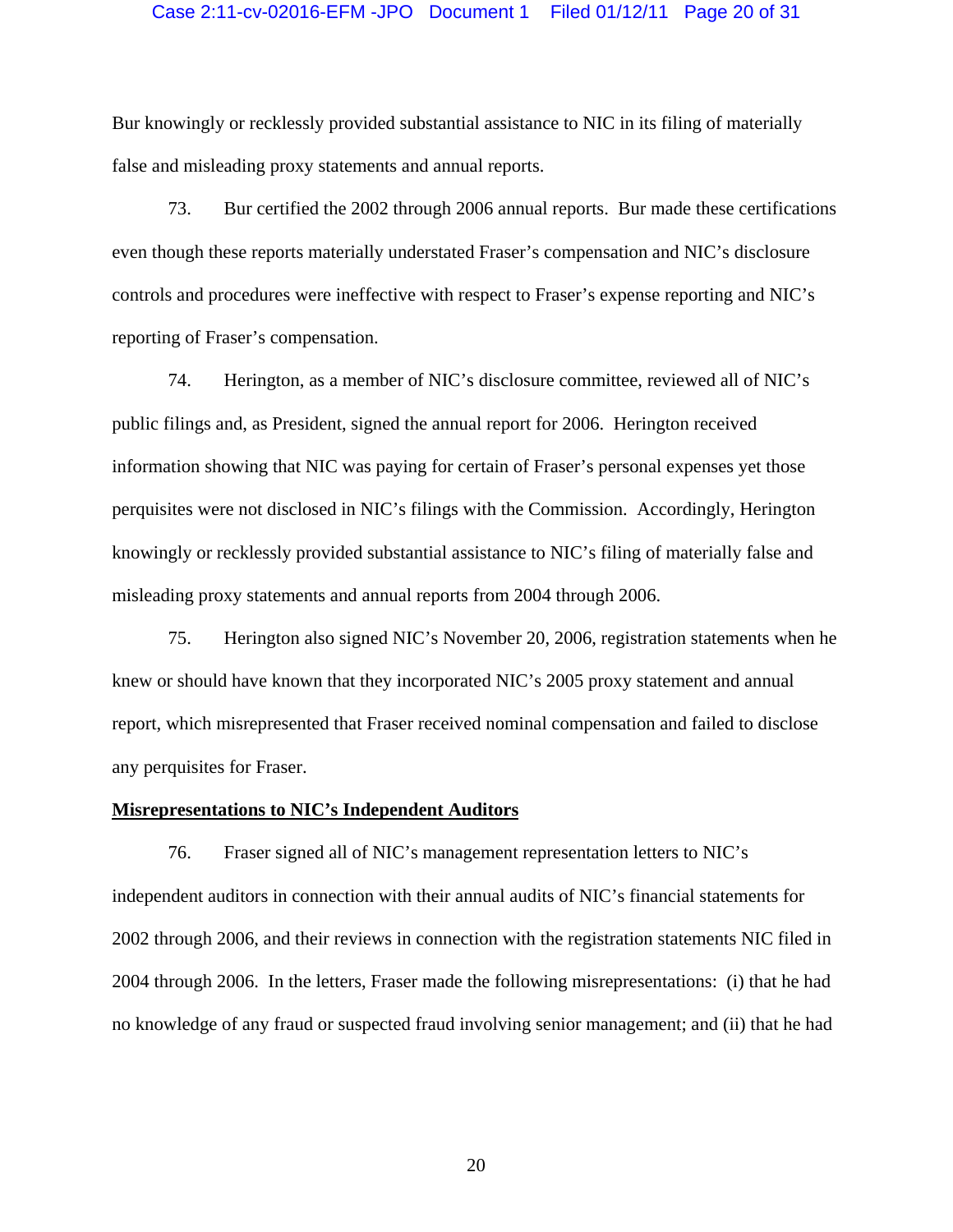disclosed all deficiencies in the design or operation of internal control over financial reporting, whether or not remediated.

# **NIC Failed to Correct Fraser's Expense Reporting Problems Even After Learning of the Commission Staff's Investigation in 2007**

77. NIC failed to correct Fraser's expense reporting problems even after learning of the staff's investigation in 2007.

78. In mid-2007, an NIC employee complained internally about, among other things, improper expense reporting by executives. NIC failed to adequately address this complaint. After NIC learned of the Commission's investigation, the Audit Committee conducted the Internal Review of Fraser's 2004 to 2007 expenses. However, the Internal Review was not thorough, and the majority of Fraser's perquisites still have not been repaid or disclosed.

79. In mid-2009, the Audit Committee retained outside counsel to review Fraser's 1999 through 2003 expenses, and that review is still ongoing.

## **NIC's Materially False and Misleading Form 8-K Filed in 2008**

80. Outside counsel for the Internal Review was specifically retained to determine Fraser's intent. In January 2008, the Internal Review concluded that Fraser's misconduct was intentional. Shortly thereafter, Fraser resigned as CEO, but remained Chairman of the Board.

81. NIC filed a Form 8-K after the market closed on February 6, 2008, announcing Fraser's retirement as CEO. In the Form 8-K, NIC disclosed that Fraser had reimbursed NIC \$283,000 for expenses that Fraser or the Internal Review determined were not consistent with the company's expense reimbursement policy. The Form 8-K was misleading because it purported to disclose the results of the Internal Review but failed to disclose the Internal Review's conclusion that Fraser intentionally misclassified his expenses.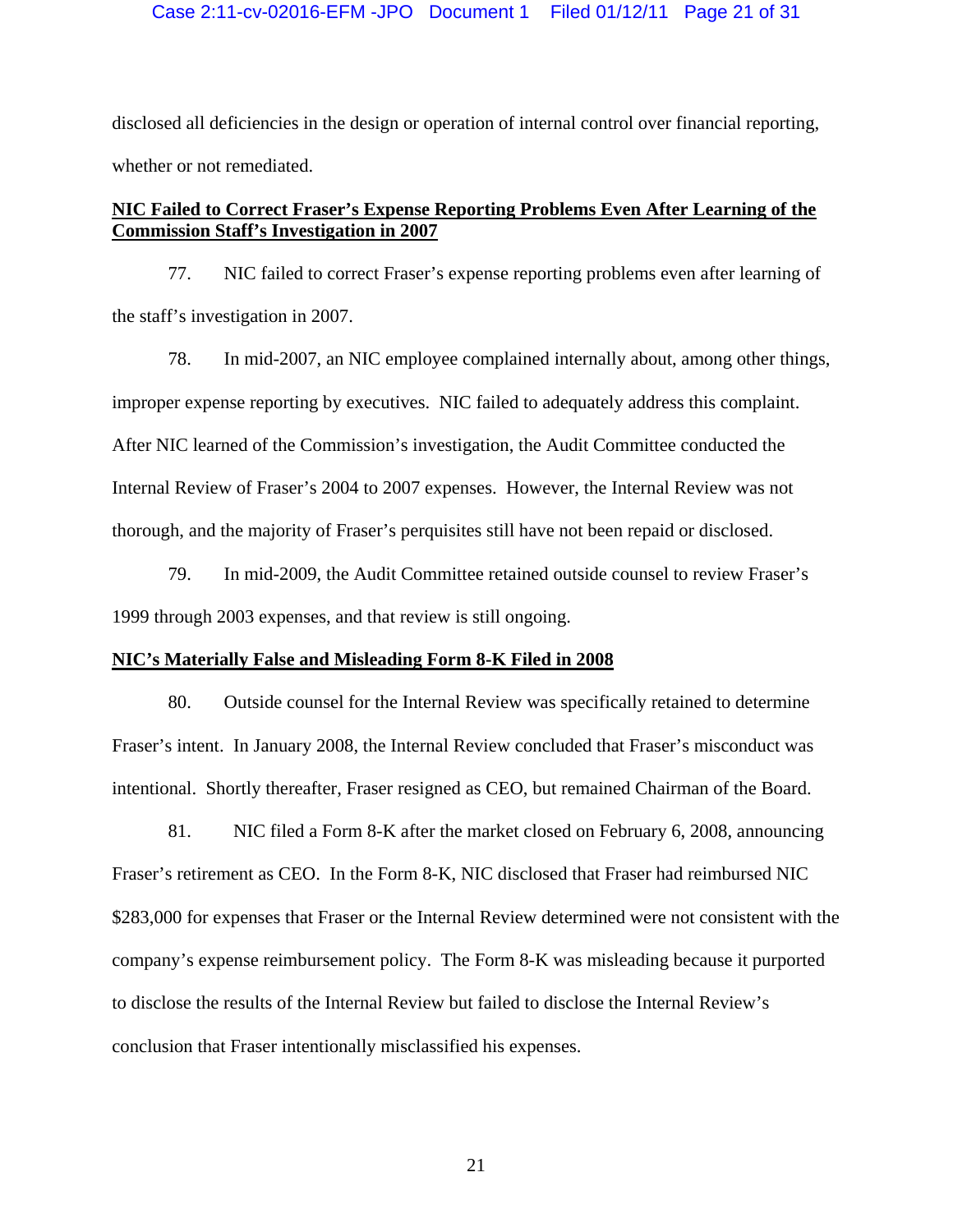82. In the three days of trading after this limited disclosure, NIC's stock price dropped a total of approximately 16%. The first day it dropped approximately 2.4%, and it continued to decline each day without NIC making any additional public announcements.

## **CLAIM ONE Violations of Exchange Act Section 10(b) and Exchange Act Rule 10b-5**

83. Paragraphs 1 through 82 are hereby realleged and incorporated by reference.

84. Defendant Fraser, by engaging in the conduct alleged above, directly or indirectly, by use of the means or instruments of interstate commerce, or of the mails, or of a facility of a national securities exchange, in connection with the purchase or sale of NIC securities, with scienter: (i) employed devices, schemes or artifices to defraud; (ii) made untrue statements of material fact or omitted to state material facts necessary to make the statements made, in light of the circumstances under which they were made, not misleading; and/or (iii) engaged in acts, transactions, practices or courses of business that operated or would operate as a fraud or deceit upon other persons.

85. By engaging in the conduct alleged above, defendant Fraser violated Exchange Act Section 10(b) [15 U.S.C. § 78j(b)] and Exchange Act Rule 10b-5 [17 C.F.R. § 240.10b-5].

# **CLAIM TWO Violations of Securities Act Section 17(a)(1)**

86. Paragraphs 1 through 85 are hereby realleged and incorporated by reference.

87. Defendant Fraser, by engaging in the conduct alleged above, directly or indirectly, in the offer or sale of NIC's securities, by use of the means or instruments of transportation or communication in interstate commerce, or by use of the mails, with scienter, employed devices, schemes or artifices to defraud.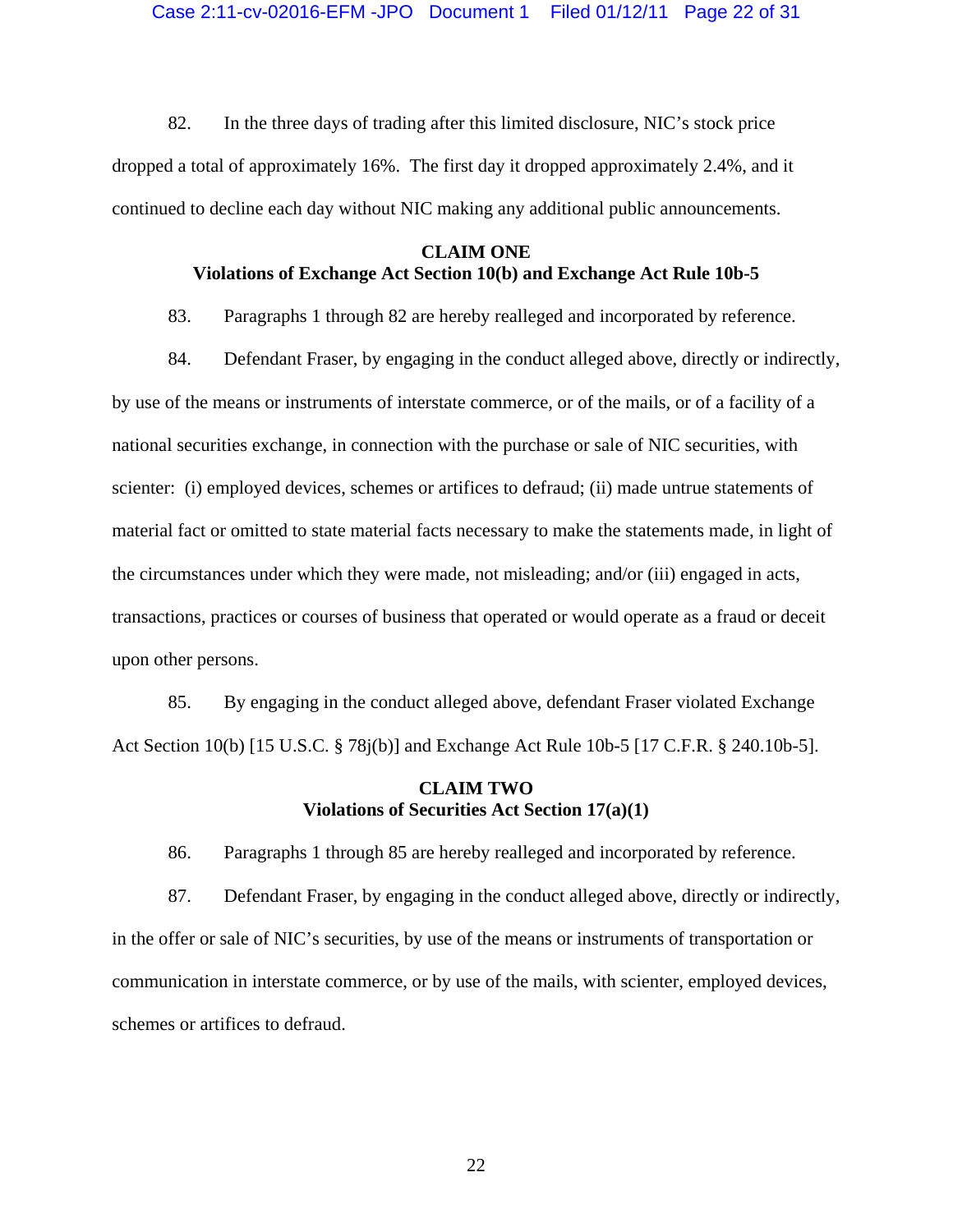88. By engaging in the conduct alleged above, defendant Fraser violated Securities Act Section 17(a)(1) [15 U.S.C. § 77q(a)(1)].

# **CLAIM THREE Violations of Sections 17(a)(2) and (3) of the Securities Act**

89. Paragraphs 1 through 88 are hereby realleged and incorporated by reference.

90. Defendants NIC, Fraser and Herington, by engaging in the conduct described above, directly or indirectly, knowingly, recklessly, or negligently, in the offer or sale of NIC securities, by use of the means or instruments of transportation or communication in interstate commerce, or by use of the mails: (i) obtained money or property by means of untrue statements of material fact or omitted to state material facts necessary in order to make the statements made, in light of the circumstances under which they were made, not misleading; and (ii) engaged in transactions, practices or courses of business that operated or would operate as a fraud or deceit upon purchasers of NIC securities.

91. By engaging in the conduct alleged above, defendants NIC, Fraser and Herington violated Securities Act Sections  $17(a)(2)$  and (3) [15 U.S.C. §§  $77q(a)(2)$  and (3)].

## **CLAIM FOUR Violations of Section 14(a) of the Exchange Act and Exchange Act Rules 14a-3 and 14a-9**

92. Paragraphs 1 through 91 are hereby realleged and incorporated by reference.

93. Section 14(a) of the Exchange Act requires registrants that solicit any proxy or consent or authorization in connection with any security registered pursuant to Section 12 of the Exchange Act (other than an exempted security), to comply with such rules as the Commission may promulgate. Rule 14a-3 provides that no solicitation of a proxy may occur unless each person solicited is concurrently furnished or has previously been furnished with a proxy statement containing the information specified in Schedule 14A. Rule 14a-9 prohibits, among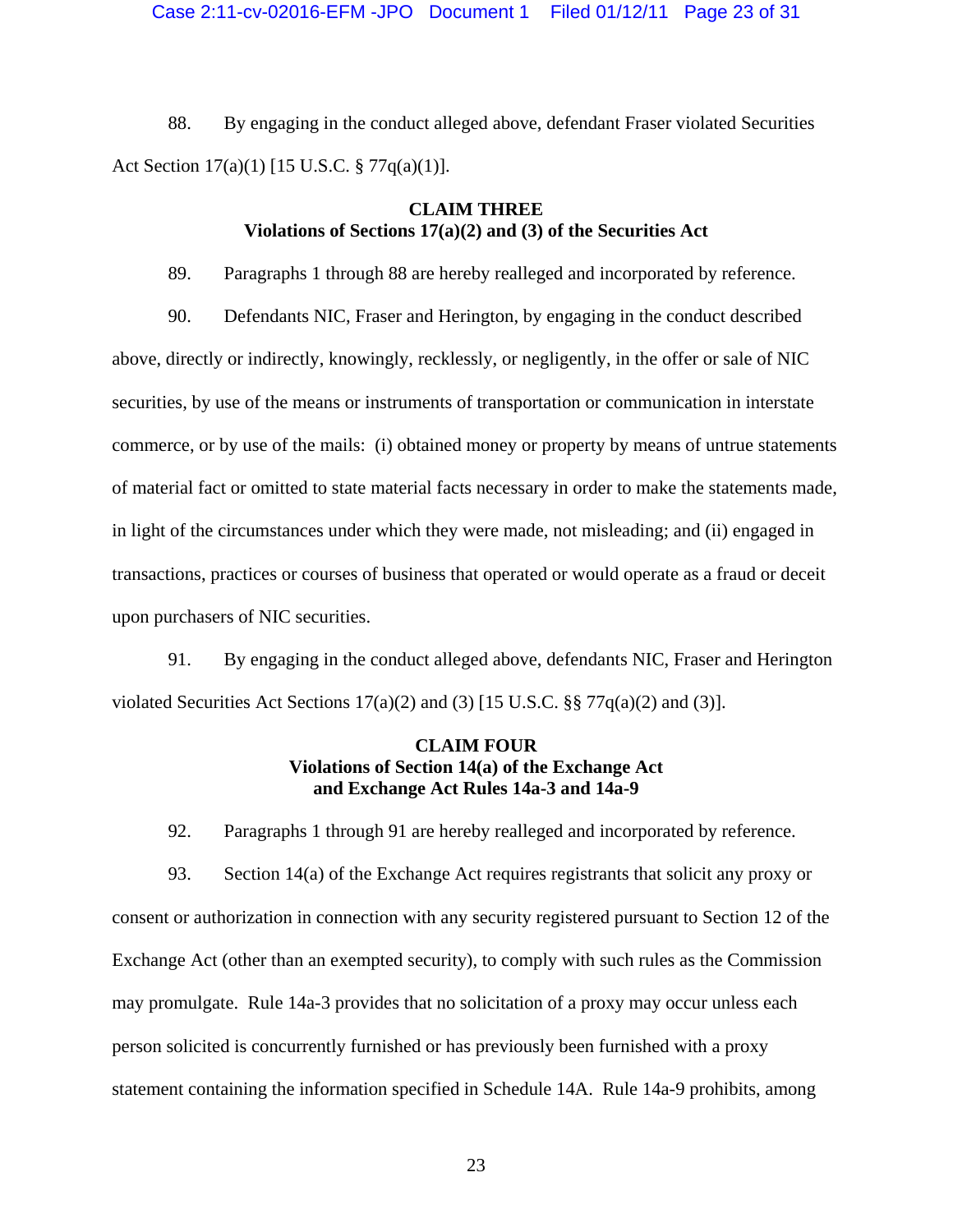### Case 2:11-cv-02016-EFM -JPO Document 1 Filed 01/12/11 Page 24 of 31

other things, the use of proxy statements that omit to state any material fact necessary in order to make the statements therein not false or misleading.

94. Defendant NIC, by engaging in the conduct alleged above, furnished to investors and filed with the Commission proxy statements containing materially false and misleading statements.

95. Defendant Fraser, a Board member, by engaging in the conduct alleged above, directly solicited proxies through the use of proxy statements that contained materially false and misleading statements.

96. By engaging in the conduct alleged above, defendants NIC and Fraser violated Section 14(a) of the Exchange Act [15 U.S.C. § 78n(a)] and Exchange Act Rules 14a-3 and 14a-9 [17 C.F.R. §§ 240.14a-3 and 240.14a-9].

97. Defendants Bur and Herington, by engaging in the conduct alleged above, knowingly or recklessly provided substantial assistance to NIC in its violations of Section 14(a) of the Exchange Act [15 U.S.C. § 78n(a)] and Exchange Act Rules 14a-3 and 14a-9 [17 C.F.R. §§ 240.14a-3 and 240.14a-9].

98. Defendants Bur and Herington, by engaging in the conduct alleged above, aided and abetted NIC's violations of Section 14(a) of the Exchange Act [15 U.S.C. § 78n(a)] and Exchange Act Rules 14a-3 and 14a-9 [17 C.F.R. §§ 240.14a-3 and 240.14a-9].

# **CLAIM FIVE Violations of Section 13(a) and Exchange Act Rules 12b-20 and 13a-1**

99. Paragraphs 1 through 98 are hereby realleged and incorporated by reference.

100. By engaging in the conduct alleged above, defendant NIC, an issuer of securities registered pursuant to Section 12 of the Exchange Act [15 U.S.C. §781], filed annual reports on Forms 10-K that were materially false and misleading.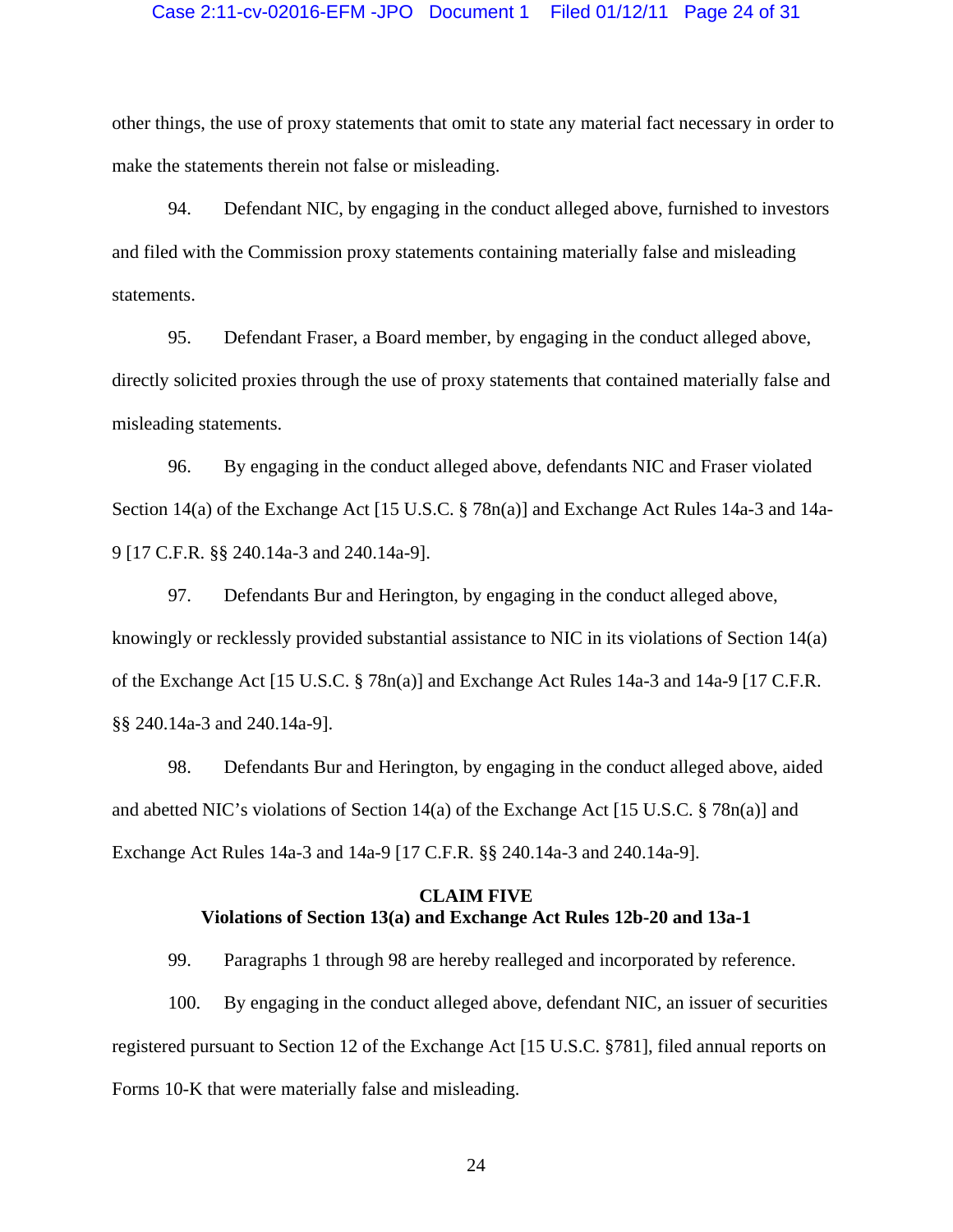101. Defendant NIC, by engaging in the conduct alleged above, violated Exchange Act Section 13(a) [15 U.S.C. § 78m(a)] and Exchange Act Rules 12b-20 and 13a-1 [17 C.F.R. §§ 240.12b-20 and 240.13a-1].

102. By engaging in the conduct alleged above, defendants Fraser, Bur, and Herington knowingly or recklessly provided substantial assistance to NIC in its violations of Exchange Act Section 13(a) [15 U.S.C. § 78m(a)] and Exchange Act Rules 12b-20 and 13a-1 [17 C.F.R. §§ 240.12b-20 and 240.13a-1].

103. Defendants Fraser, Bur and Herington, by engaging in the conduct alleged above, aided and abetted NIC's violations of Exchange Act Section 13(a) [15 U.S.C. § 78m(a)] and Exchange Act Rules 12b-20 and 13a-1 [17 C.F.R. §§ 240.12b-20 and 240.13a-1].

## **CLAIM SIX Violations of Exchange Act Rule 13a-14**

104. Paragraphs 1 through 103 are hereby realleged and incorporated by reference.

105. Defendant Fraser falsely certified in NIC's annual reports on Forms 10-K that he reviewed each of the reports and, based on his knowledge: (i) the reports did not contain any untrue statement of material fact or omit to state a material fact necessary to make the statements made, in light of the circumstances under which such statements were made, not misleading; and (ii) he had disclosed to the auditors any fraud, whether or not material, involving management.

106. Defendant Bur falsely certified in NIC's annual reports on Forms 10-K that he reviewed each of the reports and, based on his knowledge the reports did not contain any untrue statement of material fact or omit to state a material fact necessary to make the statements made, in light of the circumstances under which such statements were made, not misleading.

107. The certifications for NIC's Forms 10-K stated that Defendants Fraser and Bur were responsible for establishing and maintaining NIC's disclosure controls and procedures and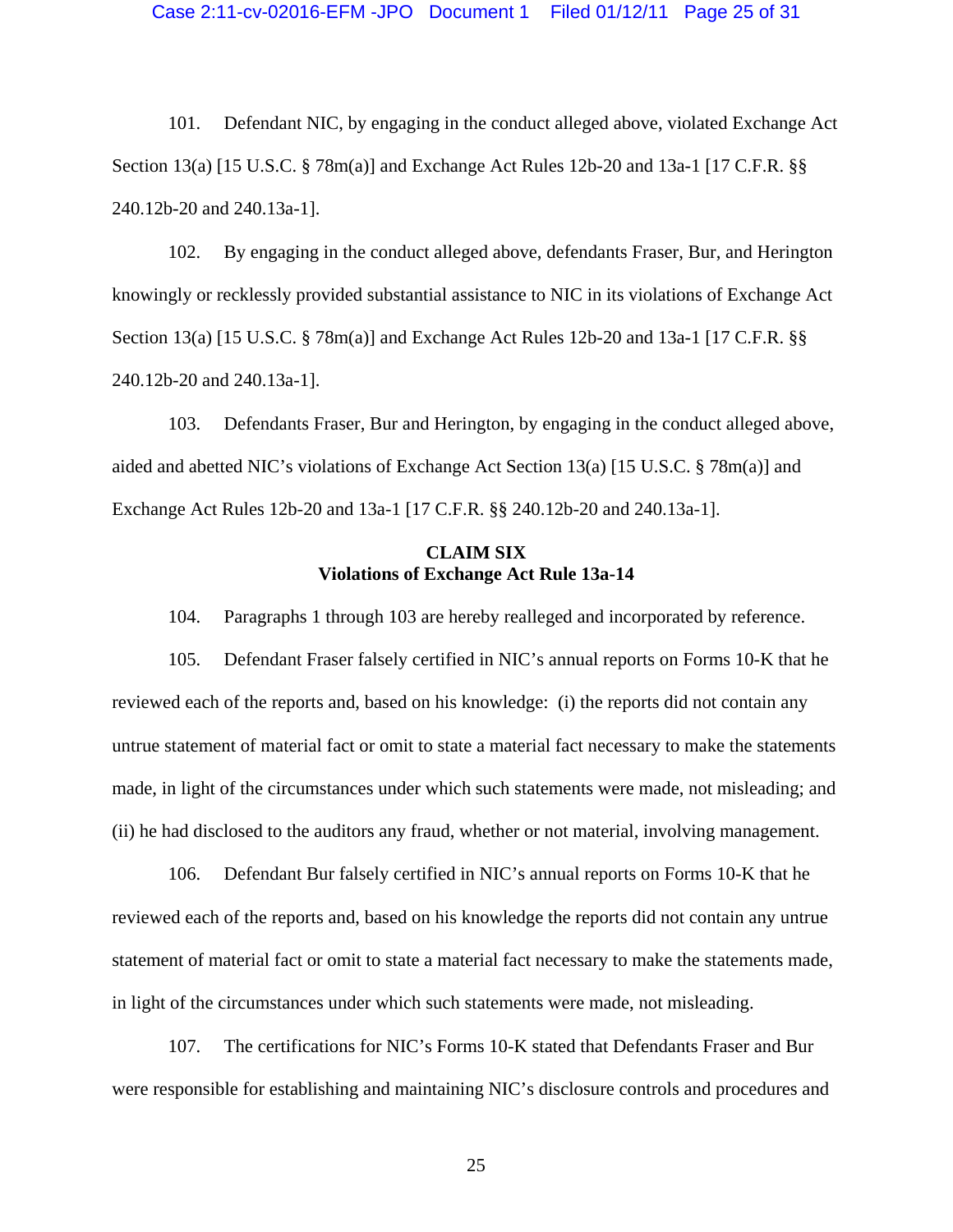internal controls over financial reporting. Defendants Fraser and Bur each certified that he evaluated, and presented conclusions regarding, the effectiveness of these controls and procedures. These conclusions were false because NIC did not have effective controls and procedures.

108. By engaging in the conduct alleged above, defendants Fraser and Bur violated Exchange Act Rule 13a-14 [17 C.F.R. § 240.13a-14].

## **CLAIM SEVEN Violations of Exchange Act Rule 13a-11**

109. Paragraphs 1 through 108 are hereby realleged and incorporated by reference.

110. Exchange Act Rule 13a-11 [17 C.F.R. § 240.13a-11] requires all issuers with securities registered under Section 12 of the Exchange Act to file complete and factually accurate current reports with the Commission on Form 8-K.

111. Defendant NIC, by engaging in the conduct alleged above, filed with the Commission a misleading report on Form 8-K on February 6, 2008. In so doing, NIC violated Exchange Act Rule 13a-11 [17 C.F.R. § 240.13a-11].

# **CLAIM EIGHT Violations of Sections 13(b)(2)(A) and 13(b)(2)(B)**

112. Paragraphs 1 through 111 are hereby realleged and incorporated by reference.

113. Section 13(b)(2)(A) of the Exchange Act [15 U.S.C. § 78m(b)(2)(A)] requires issuers to make and keep books, records, and accounts which, in reasonable detail, accurately and fairly reflect the transactions and dispositions of its assets. Section  $13(b)(2)(B)$  of the Exchange Act [15 U.S.C. § 78m(b)(2)(B)] requires issuers to devise and maintain a system of internal accounting controls sufficient to provide reasonable assurances that transactions are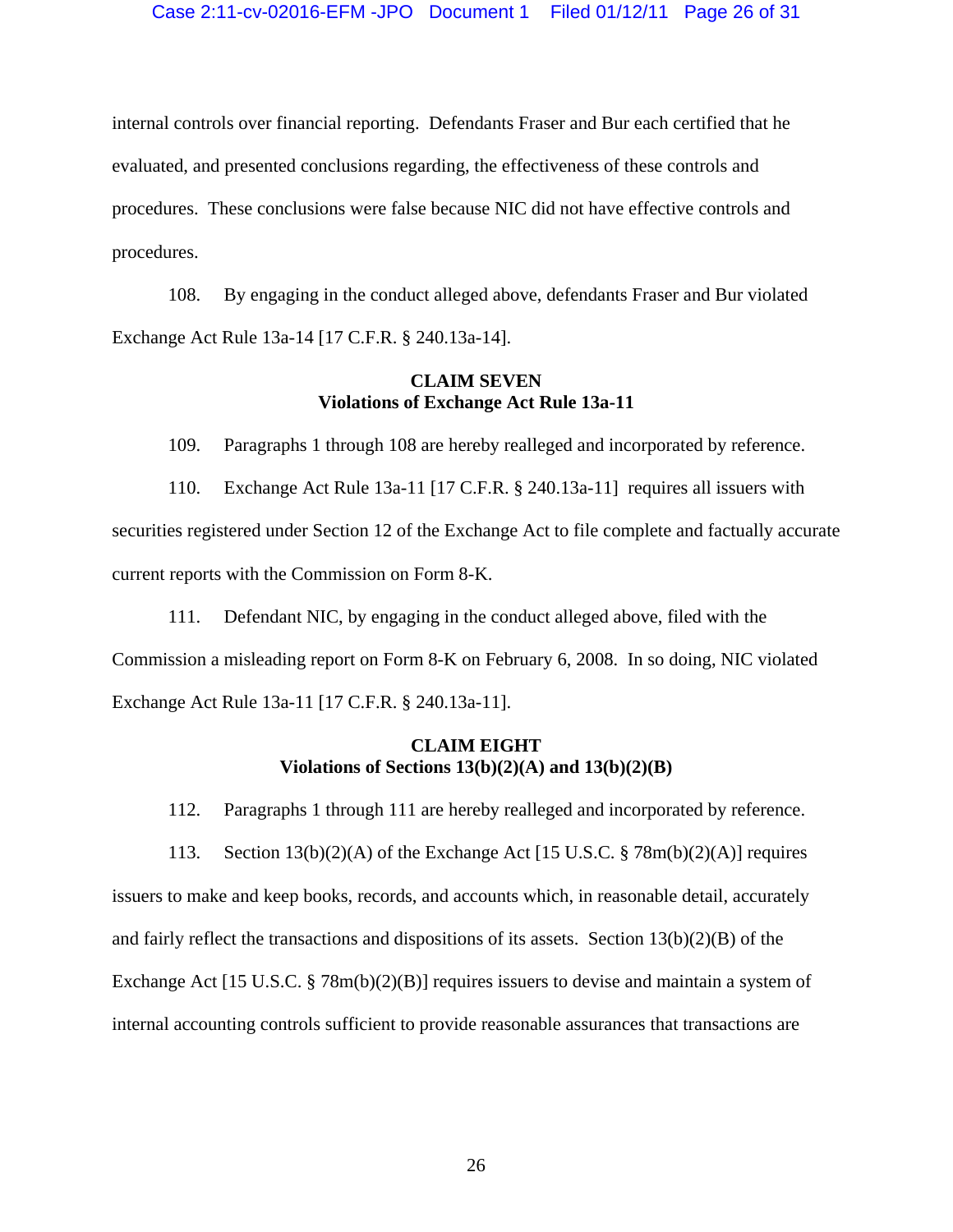114. By engaging in the conduct alleged above, defendant NIC violated Exchange Act Sections 13(b)(2)(A) and 13(b)(2)(B) [15 U.S.C. §§ 78m(b)(2)(A) and 78m(b)(2)(B)].

115. By engaging in the conduct alleged above, defendants Fraser and Bur knowingly or recklessly provided substantial assistance to NIC in its violations of Exchange Act Sections 13(b)(2)(A) and 13(b)(2)(B) [15 U.S.C. §§ 78m(b)(2)(A) and 78m(b)(2)(B)].

116. By engaging in the conduct alleged above, defendants Fraser and Bur aided and abetted NIC's violations of Exchange Act Sections 13(b)(2)(A) and 13(b)(2)(B) [15 U.S.C. §§ 78m(b)(2)(A) and 78m(b)(2)(B)].

## **CLAIM NINE Violation of Section 13(b)(5) of the Exchange Act**

117. Paragraphs 1 through 116 are hereby realleged and incorporated by reference.

118. Defendants Fraser and Herington, by engaging in the conduct alleged above, knowingly circumvented or knowingly failed to implement a system of internal accounting controls or knowingly falsified books, records or accounts subject to Section 13(b)(2) of the Exchange Act [15 U.S.C. § 78m(b)(2)].

119. By engaging in the conduct alleged above, defendants Fraser and Herington violated Exchange Act Section 13(b)(5) [15 U.S.C. § 78m(b)(5)].

# **CLAIM TEN Violation of Exchange Act Rule 13b2-1**

120. Paragraphs 1 through 119 are hereby realleged and incorporated by reference.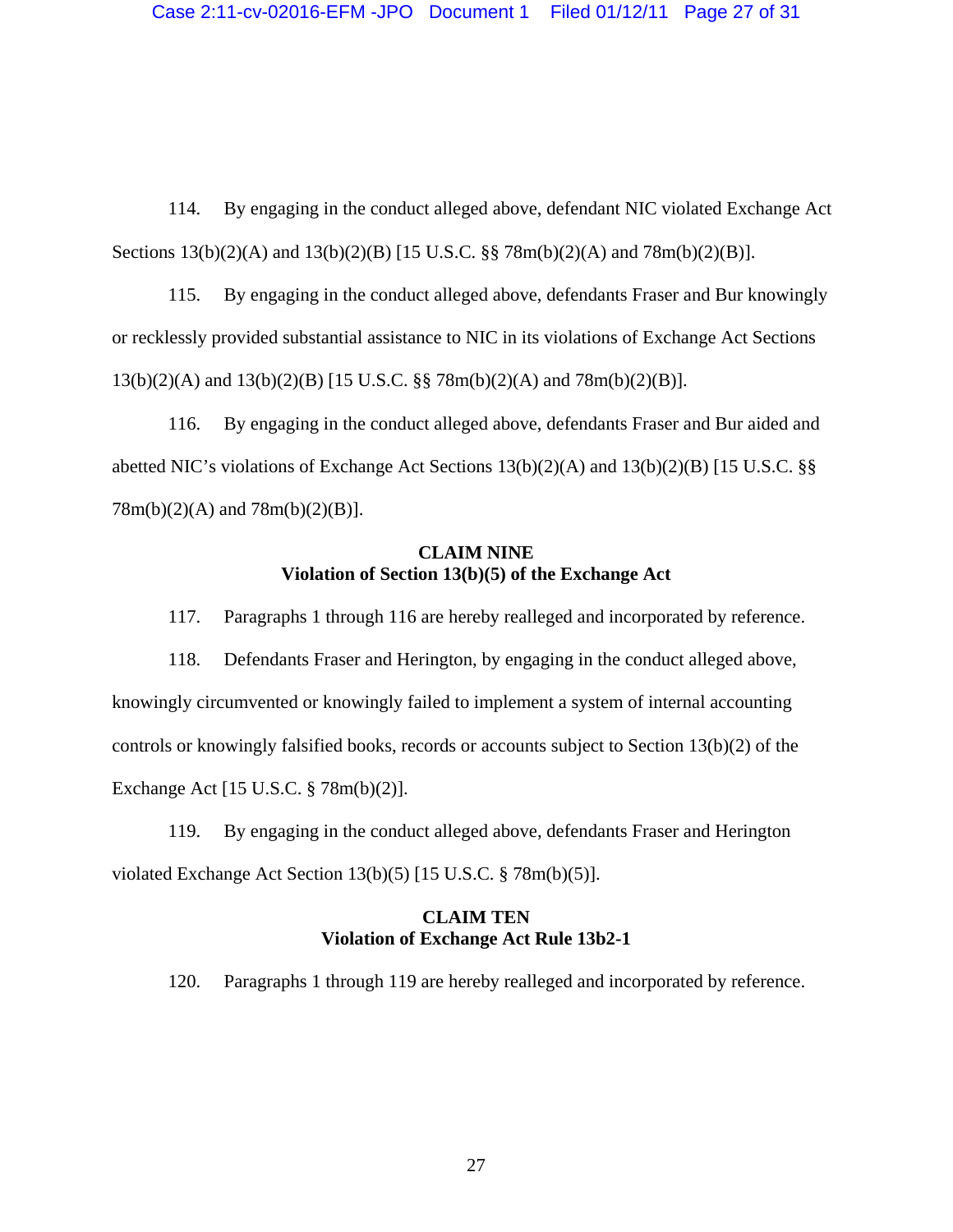121. Defendants Fraser and Bur, by engaging in the conduct alleged above, directly or indirectly, falsified or caused to be falsified books, records or accounts subject to Section 13(b)(2)(A) of the Exchange Act [15 U.S.C. § 78m(b)(2)(A)].

122. By engaging in the conduct alleged above, defendants Fraser and Bur violated Exchange Act Rule 13b2-1 [17 C.F.R. § 240.13b2-1].

## **CLAIM ELEVEN Violation of Exchange Act Rule 13b2-2**

123. Paragraphs 1 through 122 are hereby realleged and incorporated by reference.

124. Defendant Fraser, by engaging in the conduct alleged above, directly or indirectly: (i) made, or caused to be made, materially false or misleading statements; or (ii) omitted to state, or caused others to omit to state, material facts necessary in order to make statements made, in light of the circumstances under which they were made, not misleading, to an accountant in connection with an audit, review, or examination of financial statements or the preparation or filing of a document or report required to be filed with the Commission.

125. By engaging in the conduct alleged above, defendant Fraser violated Rule 13b2-2 of the Exchange Act [17 C.F.R. § 240.13b2-2].

## **PRAYER FOR RELIEF**

**WHEREFORE**, the Commission respectfully requests that the Court:

A. Permanently enjoin defendant NIC from violating Sections 17(a)(2) and (3) of the Securities Act [15 U.S.C. §§ 77q(a)(2) and (3)], Sections 13(a), 13(b)(2)(A), 13(b)(2)(B), and 14(a) of the Exchange Act [15 U.S.C. §§ 78m(a), 78m(b)(2)(A), 78m(b)(2)(B), and 78n(a)], and Exchange Act Rules 12b-20, 13a-1, 13a-11, 14a-3, and 14a-9 [17 C.F.R. §§ 240.12b-20, 240.13a-1, 240.13a-11, 240.14a-3, and 240.14a-9];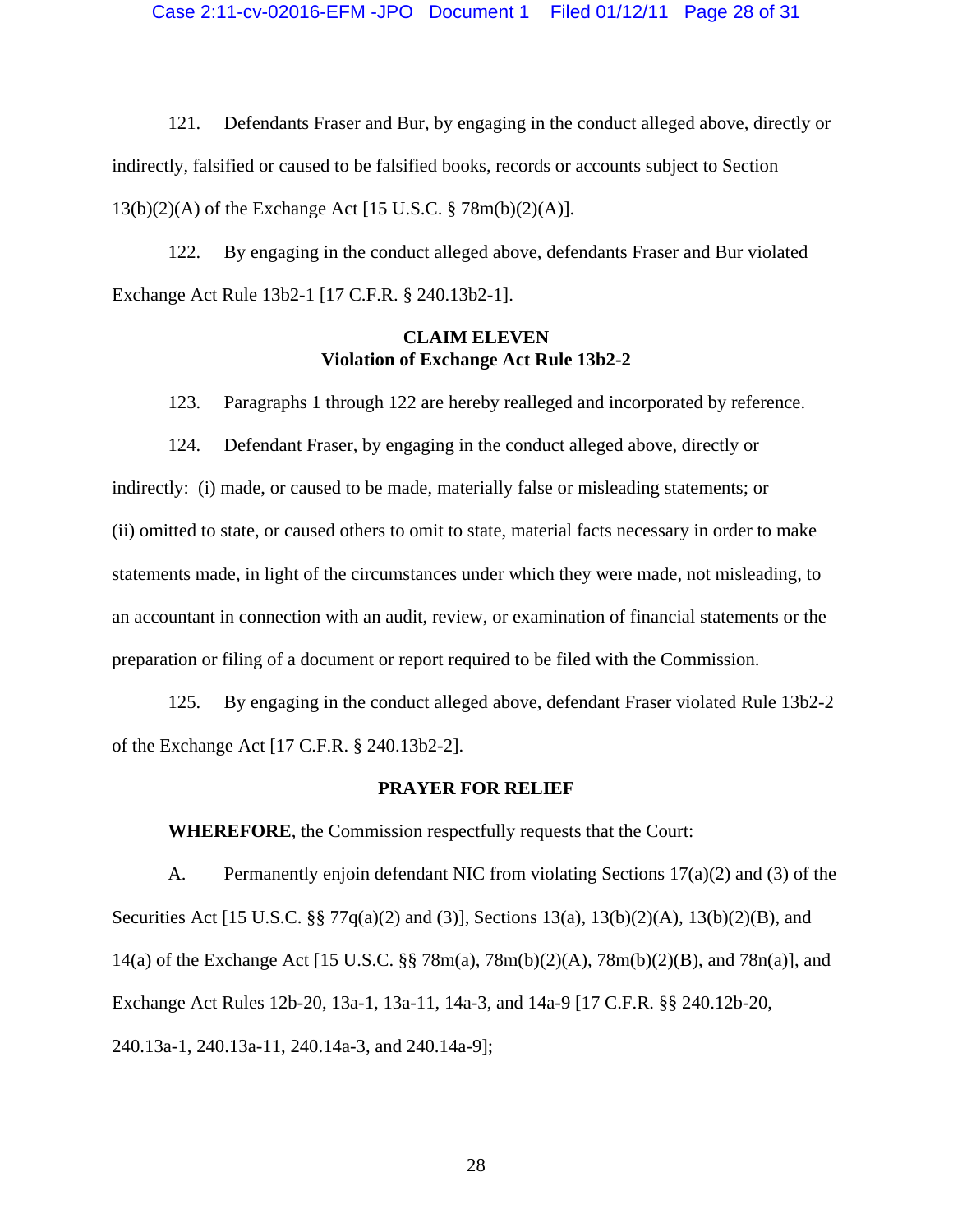### Case 2:11-cv-02016-EFM -JPO Document 1 Filed 01/12/11 Page 29 of 31

B. Permanently enjoin defendant Fraser from violating Section 17(a) of the Securities Act [15 U.S.C. § 77 $q(a)$ ], Sections 10(b), 13(b)(5), and 14(a) of the Exchange Act [15 U.S.C. §§ 78j(b), 78m(b)(5), and 78n(a)], and Exchange Act Rules 10b-5, 13a-14, 13b2-1, 13b2- 2, 14a-3, and 14a-9 [17 C.F.R. §§ 240.10b-5, 240.13a-14, 240.13b2-1, 240.13b2-2, 240.14a-3, and 240.14a-9]; and from aiding and abetting violations of Sections 13(a), 13(b)(2)(A), and 13(b)(2)(B) [15 U.S.C. §§ 78m(a), 78m(b)(2)(A), and 78m(b)(2)(B)], and Exchange Act Rules 12b-20 and 13a-1 [17 C.F.R. §§ 240.12b-20 and 240.13a-1];

C. Permanently enjoin defendant Herington from violating Sections  $17(a)(2)$  and (3) of the Securities Act [15 U.S.C. §§ 77q(a)(2) and (3)] and Section 13(b)(5) of the Exchange Act [15 U.S.C. § 78m(b)(5)]; and from aiding and abetting violations of Sections 13(a) and 14(a) of the Exchange Act [15 U.S.C. §§ 78m(a) and 78n(a)], and Exchange Act Rules 12b-20, 13a-1, 14a-3, and 14a-9 [17 C.F.R. §§ 240.12b-20, 240.13a-1, 240.14a-3, and 240.14a-9];

D. Permanently enjoin defendant Bur from violating Exchange Act Rules 13a-14 and 13b2-1 [17 C.F.R. §§ 240.13a-14 and 240.13b2-1]; and from aiding and abetting violations of Sections  $13(a)$ ,  $13(b)(2)(A)$ ,  $13(b)(2)(B)$ , and  $14(a)$  of the Exchange Act [15 U.S.C. §§ 78m(a), 78m(b)(2)(A), 78m(b)(2)(B), and 78n(a)], and Exchange Act Rules 12b-20, 13a-1, 14a-3, and 14a-9 [17 C.F.R. §§ 240.12b-20, 240.13a-1, 240.14a-3, and 240.14a-9];

E. Order that defendant Fraser pay disgorgement, including prejudgment interest thereon, of the ill-gotten gains that he received as a result of the acts complained herein;

F. Order that defendant Fraser be permanently prohibited from acting as an officer or director of any issuer that has a class of securities registered pursuant to Section 12 of the Exchange Act [15 U.S.C. § 78l)] or that is required to file reports pursuant to Section 15(d) of the Exchange Act [15 U.S.C. § 78o(d)];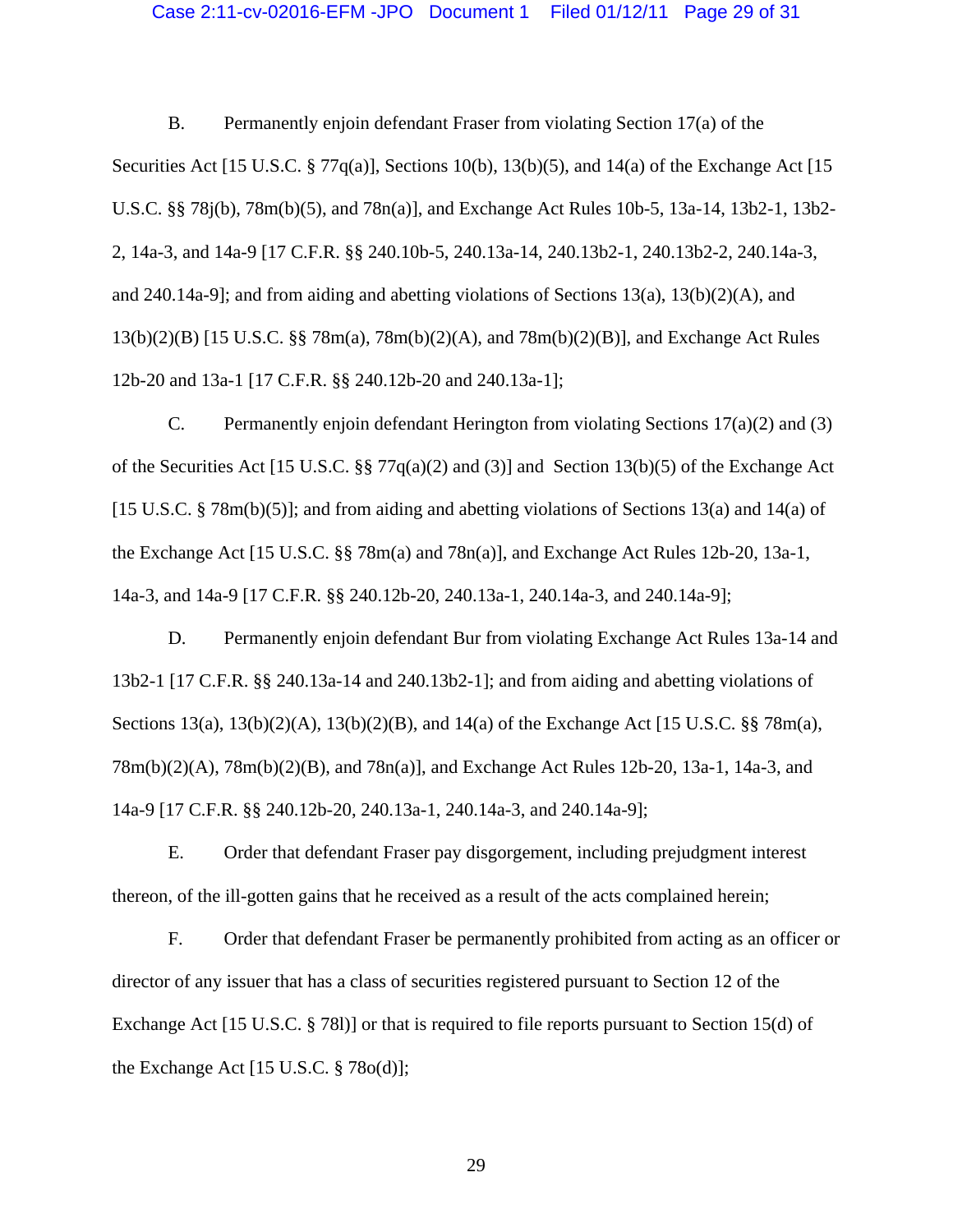G. Order defendants NIC, Fraser, and Herington to pay civil money penalties pursuant to Securities Act Section 20(d) [15 U.S.C. § 77t(d)] and Exchange Act Section 21(d)(3)  $[15 \text{ U.S.C. } § 78u(d)(3)];$ 

H. Order defendant Bur to pay civil money penalties pursuant to Exchange Act Section 21(d)(3) [15 U.S.C. § 78u(d)(3)];

I. Grant such other and further relief as the Court may deem just and proper including, but not limited to, directing defendant NIC to: (a) retain an independent consultant to conduct a review of, and make recommendations concerning NIC's policies, procedures, controls, and training relating to payment of expenses, handling of internal complaints, and related party transactions; (b) adopt recommended controls, policies, procedures and training; and (c) have the independent consultant subsequently evaluate the implementation and effectiveness of such policies, procedures, controls, and training and provide a report with its comments, conclusions, and recommendations to the Commission; and

J. Retain jurisdiction of this action in order to implement and carry out the terms of any Orders that may be entered herein.

Dated: January 12, 2011

Respectfully submitted,

\_s/ David Frohlich\_\_\_\_\_\_\_\_\_\_\_\_\_\_\_\_\_\_\_\_\_\_\_\_\_\_ David Frohlich (Kansas Bar No. 13977) Erica Y. Williams (Pro hac vice application pending) (Virginia Bar No. 43303; District of Columbia Bar No. 464518) Attorneys for Plaintiff SECURITIES AND EXCHANGE COMMISSION 100 F Street, NE Washington, DC 20549-5546 Phone: 202-551-4963 Fax: 202-772-9228 E-mail: frohlichd@sec.gov